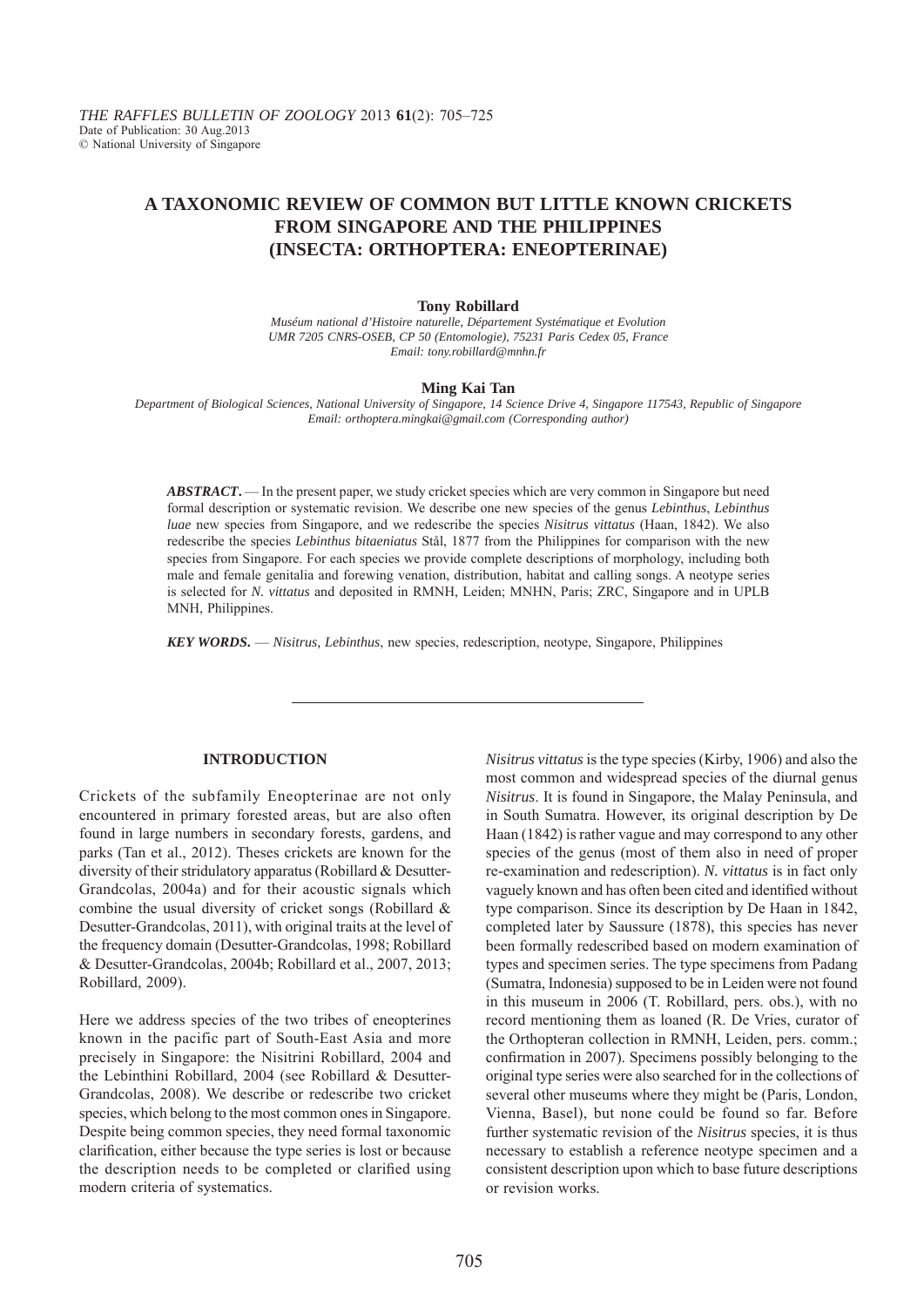One species of the genus *Lebinthus* has been observed in Singapore parks, Peninsular Malaysia and Java for long (Chopard, 1931; Tan, 2010, 2012; Tan et al., 2012; Tan & Wang, 2012) and determined as *Lebinthus bitaeniatus* Stål, 1877 (Robillard, 2011). Closer examinations of *L. bitaeniatus* and the specimens from Singapore and Malaysia using morphological, molecular and acoustic techniques however revealed that they are two distinct species. We describe here *Lebinthus luae* Robillard & Tan, new species, from Singapore, south Sumatra and western Java, and we redescribe *L. bitaeniatus*, from Luzon, Philippines.

# **MATERIAL AND METHODS**

*Material***.** — Field collections and observations were made in several localities in Singapore between 2009 and 2013 (MKT & TR) and in the Philippines (Luzon) in Jul.2011 (TR). Specimens were collected by sight only, by night and day, in order to observe their habitat and period of activity. Newly collected specimens are deposited in the collections of the Muséum national d'Histoire naturelle, Paris (MNHN), in the Zoological Reference Collection, Singapore (ZRC), and/or in the Museum of Natural History of Los Baňos (University of the Philippines, Los Baňos; UPLB MNH). Square brackets are used for additional information not mentioned on specimen labels.

*Observations and morphological analysis***.** — Direct observations and dissections have been made using a binocular microscope Leica MZ16 at magnifications up to 160×, equipped with a camera lucida for the line drawings. SEM observations were performed at the Plateforme de Microscopie électronique of the MNHN, using a JEOL-JSM 840 electronic microscope (7kV), after a 60 s gold-coating. Male tegminal veins and cells follow terminology by Desutter-Grandcolas (2003) and Robillard & Desutter-Grandcolas (2004a). Male and female genitalia have been dissected in softened specimens by cutting the membranes between the paraprocts and the subgenital plate, or between the ovipositor and the subgenital plate respectively; they have been observed after cleaning with cold KOH using a binocular microscope Leica MZ16 at magnifications up to  $160\times$ , and then kept in glycerine in vials pinned under specimens. Photographs of male genitalia have been done with a binocular microscope Leica MZ12 and the montage software Leica Application Suite ver. 2.8.1 (Leica Microsystems). Male genitalia are named according to Desutter (1987), modified in Desutter-Grandcolas (2003) and Robillard & Desutter-Grandcolas  $(2004a)$ . Dotted parts in figures correspond to membranous areas. Abbreviations: see below.

*Acoustic data***.** — The basic cricket song terminology follows Ragge & Reynolds (1998). One song unit is called a syllable and it corresponds to one opening-closure cycle of the male forewings.

The new species and the 2 redescribed species have been recorded in the field and/or in the laboratory from specimens collected in the field as juveniles or sub-adults. The recordings were made with a modified Condenser Microphone Capsule

CM16 (Avisoft Bioacoustics, Berlin), with a relatively flat frequency response from 3–150 kHz (R. Specht, pers. comm.), connected to a Fostex FR-2LE digital field recorder (96 kHz sampling frequency, 16 bit) in the field, or using or using Avisoft Triggering Harddisk Recorder version 2.97 and a 8-Pre MOTU sound card at a sampling frequency of 96 k-samples s–1 (16 bit). Correlation between emitted sounds and FW movements were established using an AOS S-Pri high speed camera (AOS Technologies) at 1250 frames  $s^{-1}$ . Acoustic analyses were performed using the computer software Avisoft-SASLab Pro version 4.40 (Specht, 2008). Song features were measured using the automatic commands under Avisoft-SASLab Pro. All recording files are deposited in the Sound Library of the Muséum national d'Histoire naturelle, Paris.

*Abbreviations***.** — *Institutions.* BPBM, Bernice P. Bishop Museum, Honolulu, Hawaii, USA; MNHN, Muséum national d'Histoire naturelle, Paris, France; MZB, Museum Zoologicum Bogoriense, Bogor, Java, Indonesia; NHRM, Naturhistoriska Rijkmuseet, Stockholm, Sweden; RMNH, Nationaal Natuurhistorisch Museum (formerly Rijksmuseum van Natuurlijke Historie), Leiden, The Netherlands; UPLB MNH, Museum of Natural History, University of the Philippines Los Baños; ZIN, Zoological Institute, Russian Academy of Sciences, S. Petersburg, Russia; ZRC, Zoological Reference Collection, Raffles Museum of Biodiversity Research, National University of Singapore, Singapore.

*General morphology.* I, II, III, front, median, hind respectively (femora, legs, tibiae); F, femora; FW, forewing; Tarsomere III-1, basal segment of hind leg tarsomere; T, tibiae.

*Male genitalia*. ec arc, ectophallic arc; ec ap, ectophallic apodeme; ec f, ectophallic fold; en ap, endophallic apodeme; en s, endophallic sclerite; ps l, pseudepiphallic lophi; ps p, pseudepiphallic paramere; r, rami.

*Terminal venation.* 1A–4A, first to fourth anal veins; CuA, anterior cubitus; CuA1, CuA2, ..., first, second, ... bifurcations of CuA; CuP, posterior cubitus; MA, MP, anterior, posterior media veins; R, radial vein;  $c1-3$ , first to third cells of C alignment; d1 cell (mirror), first cell(s) of D alignment; d2, second cell of D alignment; e1, first cell of E alignment; ha, harp area.

*Measurements*. FIIIL, length of hind femora; FIIIW, width of hind femora; FWL, forewing length; FWW, forewing width (at the level of maximal width); HWT, Hind wing tail length (part of the hind wings longer than the FWs); Ias, inner spines on TIII dorsal side, above the spurs; Ibs, inner spines on TIII dorsal side, between the spurs; Oas, outer spines on TIII dorsal side, above the spurs; Obs, outer spines on TIII dorsal side, between the spurs; OL, ovipositor length; PronL, pronotum length; PronW, pronotum width; ST, number of stridulatory teeth; Tt, teeth on transverse section of the file; Lt, teeth on longitudinal section of the file; TIIIL, length of hind tibiae; TaIIIs, spines on outer edge of third hind tarsomere, not including the apical spine.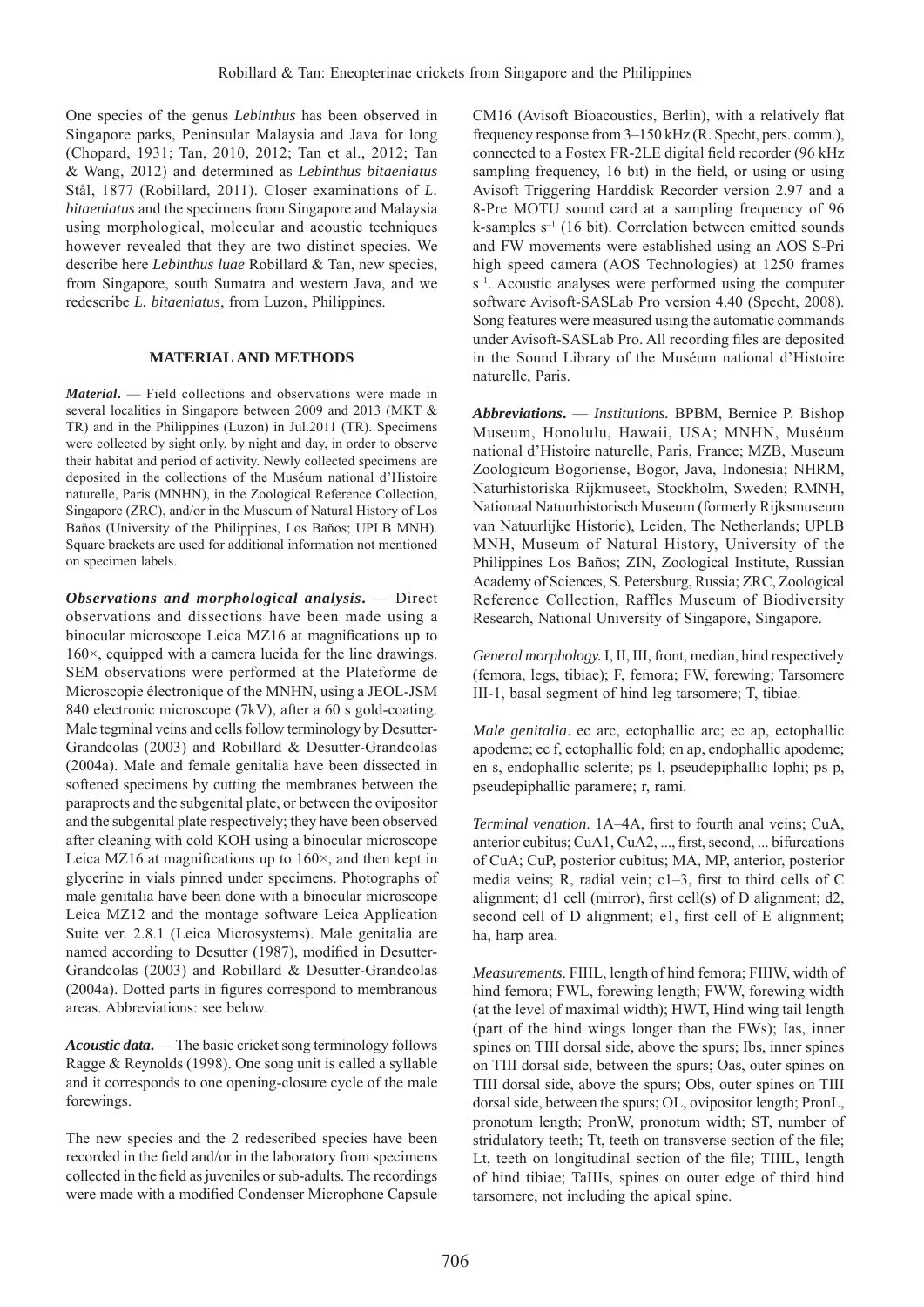## **TAXONOMY**

### **Nisitrini Robillard, 2004 (in Robillard & Desutter-Grandcolas, 2004a)**

#### **Genus** *Nisitrus* **Saussure, 1878**

#### *Nisitra* Walker, 1869: 91; Chopard, 1940: 199

*Nisitrus* Saussure, 1878: 511, 522 > *Nomen novum* for *Nisitra* Walker. Chopard, 1968: 352; Desutter-Grandcolas, 1990; Otte, 1994: 67 > Eneopteridae: Eneopterinae. Preston-Mafham, 2000: 2241 > behaviour. Robillard & Desutter-Grandcolas, 2004a: 276; 2004b: 578; 2004c: 304; 2006: 644; 2011: 637 > phylogeny and acoustic evolution. Robillard et al., 2007: 1265 > acoustics. Robillard & Desutter-Grandcolas, 2008: 67 > Nisitrini tribe. Desutter-Grandcolas et al., 2010: 616 > cerci evolution. Nattier et al., 2011: 2201 > phylogeny and molecular dating. Eades et al.,  $2012 >$  Orthoptera species file online.

### *Type species***.** — *Nisitrus vittatus* (Haan, 1942)

*Diagnosis***.** — Among the Eneopterinae genera, *Nisitrus* is characterised by an elegant, wasp-like, slender and colourful body (Figs. 1, 3, 8). Size average for subfamily. Colouration vivid, dominantly yellow, whitish and black with species specific patterns. Characteristic head shape with narrow fastigium and large prominent yellow green eyes with dorso-ventral black stripes. Pronotum setose, square shaped to slightly trapezoidal, usually bisinuated posteriorly. Metanotum with large glandular structures in males, made of a wide pit on scutum and a pair of posterior pits on scutellum, with glandular pores mostly organised by groups of 2 or 3 (Fig. 2). FWs more or less as long as abdomen. Male *Nisitrus* show modified FW venation and characteristic glossy transparency. Hind wings longer than FWs, bicoloured in some species. Legs long and thin, FIII with a characteristic narrowed area before knee. Other general traits: TI with two tympana, inner one slit-like, covered by a swollen cuticular expansion; outer tympanum oval, its membrane transversally plicate in dorsal half. TI with three apical spurs; outer dorsal spur missing. TII with four apical spurs, inner longest. TIII with three inner and three outer apical spurs, median longest on each side; four pairs of subapical spurs, inner and outer spurs almost straight, their apex hook-like; TIII serrulate over whole length and slightly furrowed dorsally. Tarsomeres III-1 with one row of dorsal spines on external edge in addition to apical spines. Apical claws of legs slightly indented. Both males and females show characteristic genitalia: male genitalia with membranous and setose lophi well individualised; female copulatory papilla conical, apex generally sclerotised and pointed (Fig. 7). *Nisitrus* is very close morphologically to *Paranisitra* Chopard, 1925 (revised by Gorochov, 2009), the second genus among the Nisitrini tribe (Robillard & Desutter-Grandcolas, 2008). *Paranisitra* is mostly characterised by lack of wings in both sexes, but except for this, it shares with *Nisitrus* its general body shape, long thin legs with indented claws, colouration with yellow and black, head shape and the general structure of male and female genitalia. *Nisitrus* is less easy to relate to other clades of Eneopterinae.

# *Nisitrus vittatus* **(Haan, 1942)** (Figs. 1–9)

*Gryllus (Platydactylus) vittatus* De Haan, 1842: 234 *Nisitra vittata –* Chopard, 1940: 199

*Nisitrus vittatus –* Saussure, 1878: 511> *Nomen novum* for *Nisitra* Walker. Chopard, 1968: 352; Otte, 1994: 67; Tan, 2012: 4; Tan et al., 2012: 66. Robillard & Desutter-Grandcolas, 2004a: 276; 2004b:578; 2004c: 304; 2006: 644; 2011: 637 > phylogeny and acoustic evolution. Robillard et al., 2007: 1265 > acoustics. Robillard & Desutter-Grandcolas, 2008: 67 > Nisitrini tribe. Desutter-Grandcolas et al., 2010: 616 > cerci evolution. Nattier et al., 2011: 2201 > phylogeny and molecular dating. Eades et al.,  $2012 >$  Orthoptera species file online. Robillard et al.,  $2013$ : 2002 > mechanism of stridulation.

*Discussion***.** — The initial type series of *Nisitrus vittatus* (Haan, 1842) consisted of male and female specimens from Padang (Sumatra, Indonesia), supposed to be located in Leiden museum. The types were however not found in this museum in 2006 (T. Robillard, pers. obs.), with no record mentioning them as loaned (R. De Vries, curator of the Orthopteran collection in RMNH, Leiden, pers. comm.; confirmation in 2007). Specimens possibly belonging to the original type series were also searched for in the collections of several other museums where they might be (Paris, London, Vienna, Basel), but none could be found. Although vague, the original description may not correspond to others species of the genus known from Sumatra (*N. sumatrensis* (Rhen, 1909), *N. insignis* Saussure, 1878): the vertex is yellow with a black median pattern in the type of *N. insignis* (T. Robillard, pers. obs.; BMNH,



Fig. 1. Habitus of *Nisitrus vittatus*, drawing by Vanessa Damianthe & Gilbert Hodebert (MNHN). Male specimen from Singapore. Scale bar  $= 5$  mm.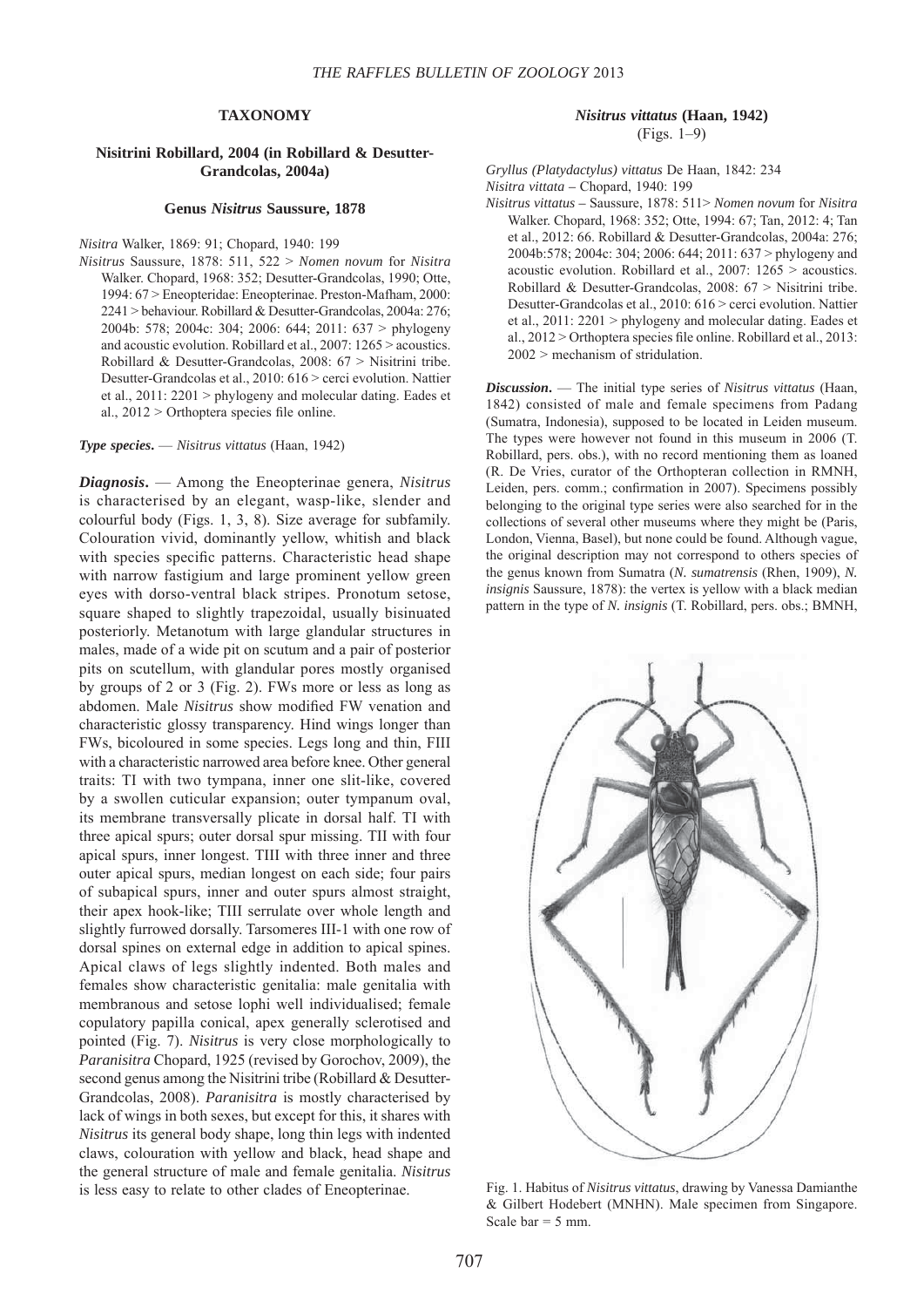2004) and in the description of *N. sumatrensis*, while it is black in Haan's (1842) description. The description however matches a series of specimens from the South of Sumatra (Lampung province), which are themselves very similar to the *Nisitrus* commonly found in Singapore and Malaysia (Peninsular). We thus use specimens from this area to redescribe formally and define a neotype series for the species *N. vittatus*, the most common species of the genus, upon which to base future description or revision work about *Nisitrus*.

*Material examined***.** — Neotype (male): **Indonesia**, Lampung Province: male (RMNH), Wai Lima, Z. Sum. [South Sumatra], Lampongs (N°40), coll. Karny & Siebers, Nov.–Dec.1921.

Paraneotypes (3 males, 10 females): **Indonesia**, Lampung Province: 2 females (N°183, 108) (MNHN-ENSIF3200-3198); 1 female (N°48) (ZRC), same information as neotype; 1 male ( $N^{\circ}422$ ), identified *Nisitra vittata* Haan by L. Chopard, and *Nisitrus vittatus* Haan by T. Robillard (2004) (MNHN-ENSIF1742), Wai Lima, Z. Sum. [South Sumatra], Lampongs (N°40), coll. Karny, Nov.–Dec.1921. 1 male (MNHN-ENSIF1714), 1 male (ZRC), Pahoe, Djambi exp. 1925 (No3) [Jambi = South Sumatra], coll. O. Posthumus, 26 Oct.[1925]; 1 female (No1) (RMNH), 23 Oct.[1925]; 1 female (No2) (MNHN-ENSIF3199), 22 Oct.[1925], 1 female (No5) (MNHN-ENSIF1723), 28 Oct.[1925]; 1 female (MNHN-ENSIF3201), S. Sumatra, 600 m, S. W. Lampongs, Mt. Tanggaamues, coll. Giesting, Lieftinck & Toxopeus, Dec.1934; 1 female (MNHN-ENSIF3202), S. Sumatra, Lalembang, Soeban Djerigi, coll. Soekarno, 15 Jun.1933. 1 female (MNHN-ENSIF3203), Damm[?] Muntok Banka, 25 Nov.[19]23. 1 female (MNHN-ENSIF3204), Pedada-B Lampongs, Jan.1922.

Other material examined: **Singapore**: 1 male (TR9), day, call recording (MNHN-ENSIF3102), Bukit Timah, [summit], 01°21'16.2"N, 103°46'35.9"E, 120 m, coll. T. Robillard, 29 Jun.2009; 1 male (TR1), day, on leaf (h = 40 cm) (MNHN), 10 Jun.2011; 1 male (TR3), day, call recording (MNHN-ENSIF3136), Bukit Timah, près de l'entrée de la réserve [near entrance], 01°21'06.7"N, 103°46'45.2"E, 92 m, coll. T. Robillard, 11 Jun.2011; 1 male (TR26), night, at rest on plant (MNHN), Bukit Timah Nature Reserve, Hindhede trail, 01°20'57.1"N, 103°46'33.6"E 68 m, coll. T. Robillard, 20 Jun.2011; 2 males (TR29-30), day, on plant (h = 2 m), call recording (MNHN-ENSIF2742-3135), MacRitchie Reserve, 01°21'10.2"N, 103°46'33.6"E, 68 m, coll. T. Robillard, 2 Jul.2009; 1 juvenile, night (TR13) (MNHN), Central Catchment Nature Reserve, secondary forest, 1, 01°22'49.0"N, 103°49'06.7"E, 79 m, coll. T. Robillard, 16 Jun.2011. 6 males, call recording and

copulation (MNHN); 7 males (MNHN); 5 females, recording of copulation (MNHN); 2 females (MNHN), Singapore, reared specimens (generations F1–F6), 2009–2012, coll. T. Robillard; 1 male, 1 female, grassy to shrubby plot, Neo Tiew Lane 2, Singapore, 17 Jul.2010, coll. M. K. Tan; 1 male, secondary forest, Hindhede Nature Park, Singapore, 30 Oct.2010, coll. M. K. Tan. **Malaysia**: 1 male, edge of swamp forest, Mersing, Johor, Malaysia, Jan.1993, coll. D. H. Murphy (ZRC); 3 males, call recording (MNHN-ENSIF3132-3134), 1 female, open area near track, Petalling Jaya, Mount Kiara, Selangor, Malaysia coll. T. Robillard, 7 Sep.2002; 15 males, 12 females, 6 juveniles (MNHN), reared specimens (generations F1–F4), 2002–2004, coll. T. Robillard.

*Diagnosis***.** — Species of average size, colouration contrasting with black and yellow, characterised by black vertex, yellow face, orange brown legs, MA/MP area yellow in male, black in female, and details of male and female genitalia.

*Redescription***.** — Habitus typical of this genus (Figs. 1, 3). Vertex black with yellow margin around eyes (Fig. 4). Fastigium black with yellow margins, with few white setae. Scapes yellow to brown, with black patterns. Antennae black with white rings widely spaced out, brown basally. Face yellow, sometimes with a few black spots; facial part of fastigium with 2 black stripes. Mouthparts variable, from brown to yellow. Maxillary palpi yellow; apical segment black apically. Head lateral side yellow, sometimes black behind eyes. Pronotum covered with white setae; disk rectangular to slightly trapezoidal, posterior margin slightly bisinuated; dark grey to black, with tint of yellow. Lateral lobes of pronotum black dorsally, yellow ventrally. Legs orange brown to yellowish brown. Hind femora brown, knees dark brown to black; hind tibiae brown with black spines and spurs, dark brown to black near distal end; tarsomeres dark brown to black. Tarsomeres III with 0–1 spines on dorsoexternal edges  $(n = 3)$ . Hind wings bicoloured, hyalinous brown apically, basally transparent; longer than FWs, the dark brown tail exceeding the forewings more than twice as long as the pronotum. Tergites light brown mottled with black; sternites pale, with black median area. Cerci light brown, short and conical.



Fig. 2. Metanotal glandular structures in *Nisitrus vittatus*. A, glandular pits (drawing by G. Hodebert (MNHN) modified from Robillard & Desutter-Grandcolas, 2004a); B, SEM view of glandular pores on scutum; C, SEM view of glandular pores on scutellum. Scale bars = 5 mm (A), 1 μm (B), 10 μm (C).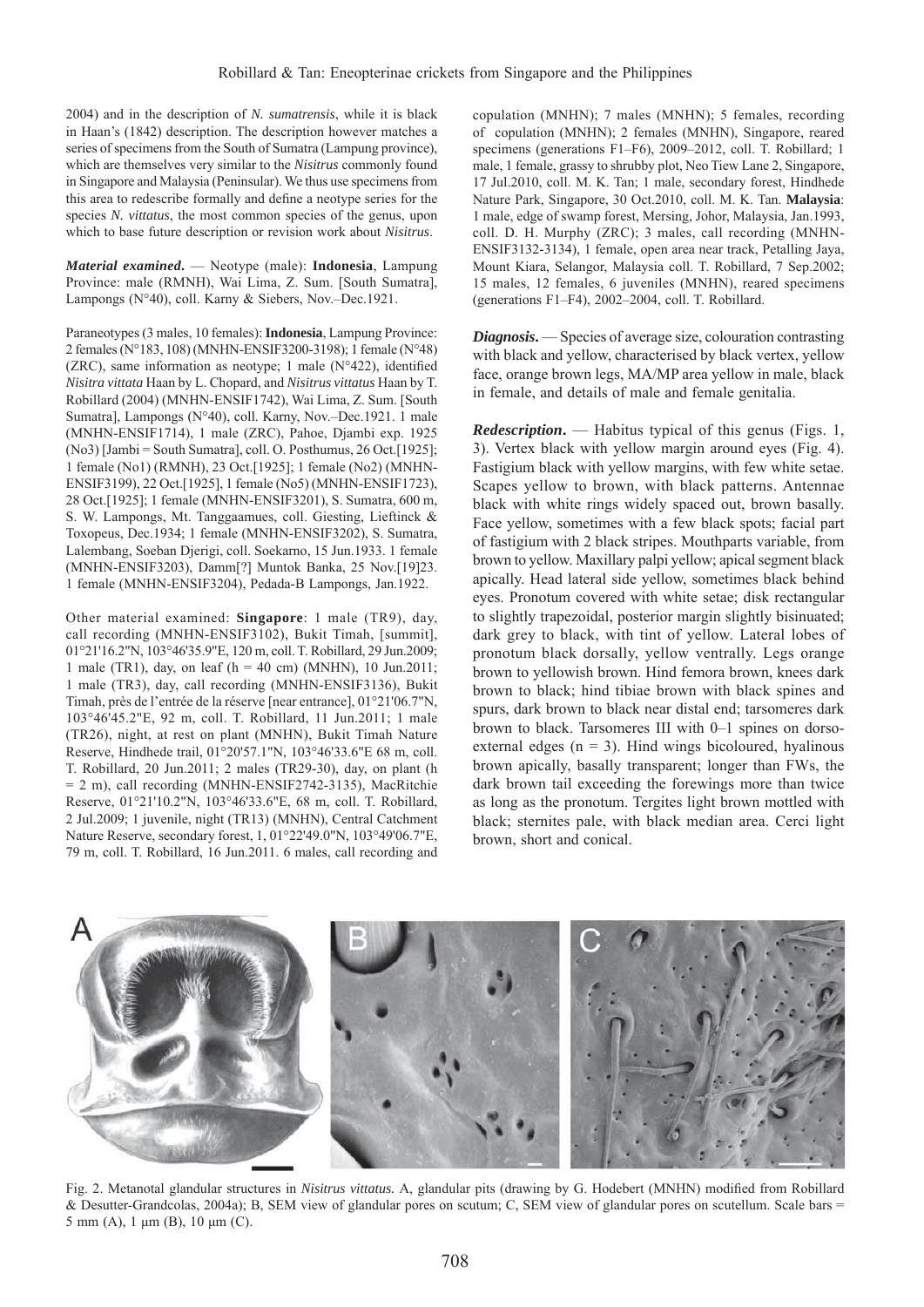Male. FW colouration (Fig. 5A): Dorsal field cells mostly transparent, veins mostly dark brown to black. Basal area velvety black, basally yellow, brown towards distal part. Cell between 2A and 3A at chordal area yellow. CuA, MA and MP black; R yellow, R projections yellow basally, black apically.

Lateral field basally yellow, MA/MP yellow, transparent ventrally to R. FW venation (Fig. 5A): 1A curved, slightly bisinuated; stridulatory vein with 80–110 teeth on transverse part of 1A only (Table 1; Fig. 5C), with a large hook-like tooth near base of 1A (Fig. 5D). Harp slightly longer than wide,



Fig. 3. *Nisitrus vittatus*: A, B, male; C, D, female. A, C, dorsal view; B, D, lateral view. Scale bar = 1 cm.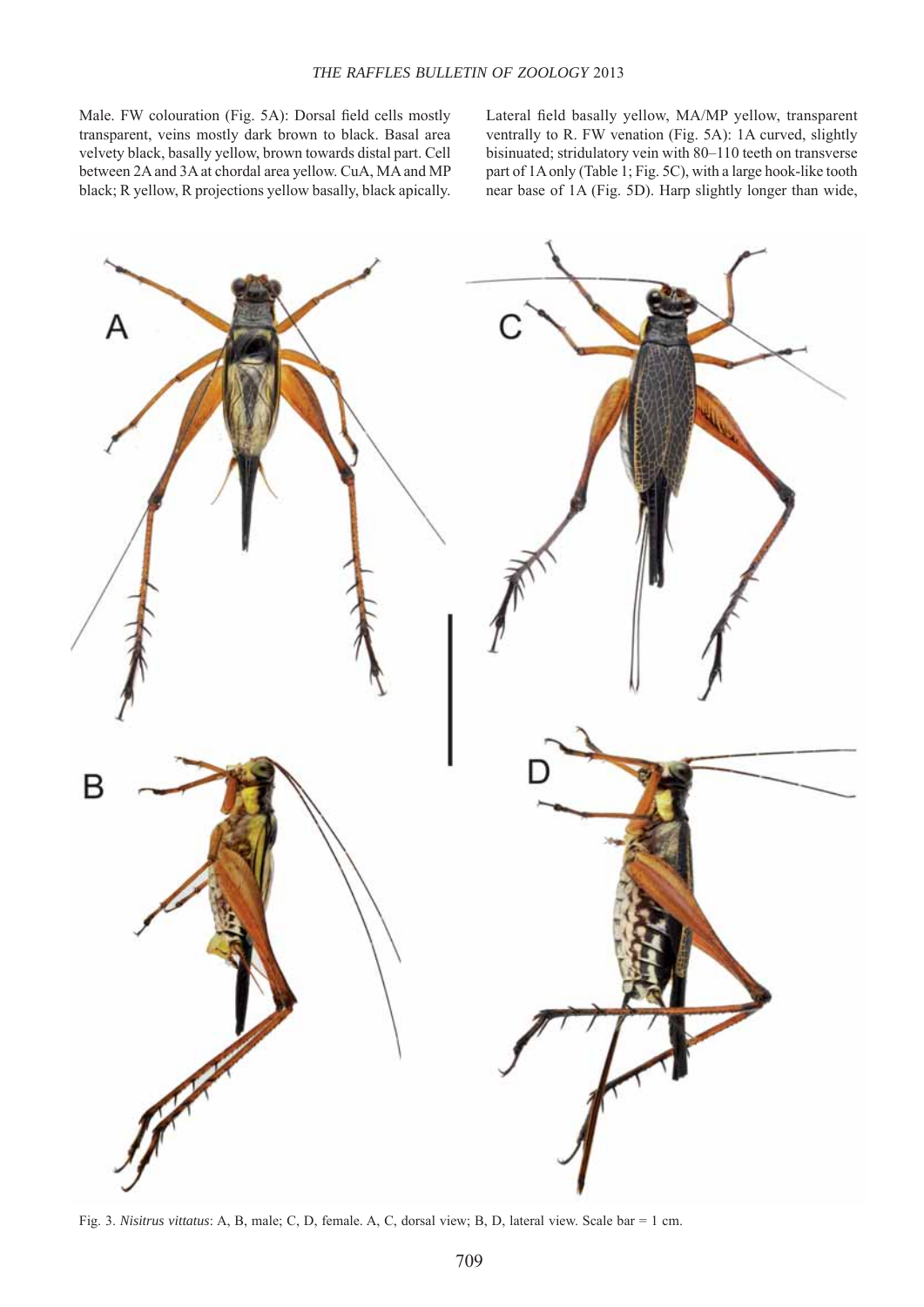

Fig. 4. *Nisitrus vittatus*, head: A, dorsal view; B, facial view; C, lateral view. Scale bar = 1 mm.



Fig. 5. Nisitrus vittatus: A, FW venation in male; B, FW venation in female; C, SEM view of stridulatory file; D, basal notch. Blue arrow shows approximate location of the basal notch on FW venation. Scale bars = 1 mm (A, B), 100  $\mu$ m (C, D).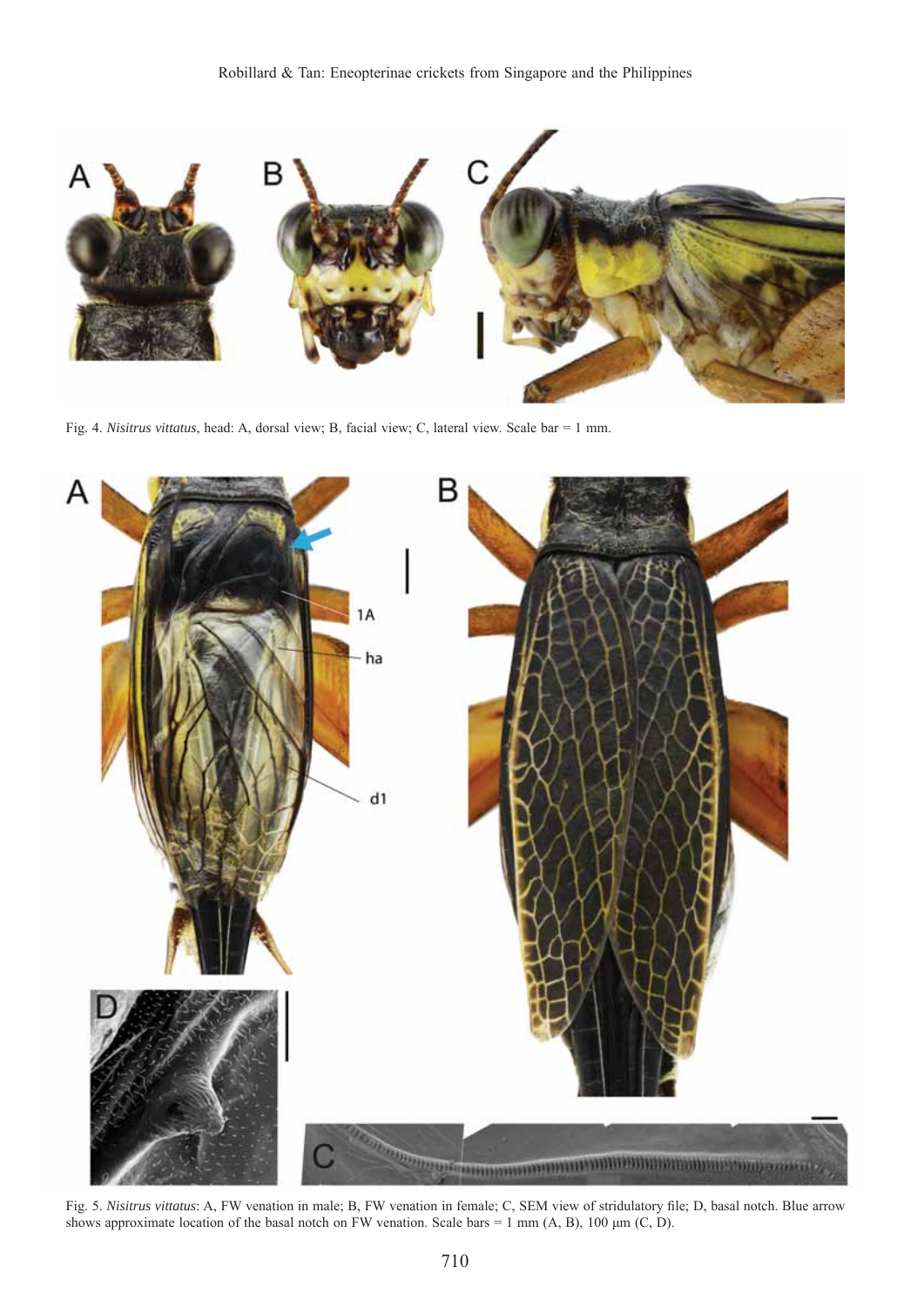with 2 harp veins, distal one bifurcate. c1 long and wide, c2 shorter and slightly narrower than c1; mirror (d1) longer than wide, not rounded, generally separated in two parts by a faint transverse vein, the posterior part rectangular, shorter than anterior part. Cell d2 as wide a d1, usually subdivided by accessory veins. Apical field short and rounded, with 3 wide cell alignments posterior to mirror and a narrow apical alignment. Lateral field with 5–7 projections of R (m = 6, n)  $= 4$ ) and 2–3 anterior ventral veins (m = 3, n = 4). Epiproct black. Subgenital plate pale with median area black.

Male genitalia (Fig. 6). Pseudepiphallus sclerotised, anterior and posterior margins slightly indented. Posterior apex with paired lophi longer than wide, sclerotised laterally only and covered with strong short setae; apex of lophi slightly folded dorsally. Rami slightly swollen preapically, their narrow apex convergent. Pseudepiphallic parameres narrow, divergent posteriorly, their basis membranous, with a sclerotised lobe on anterior apex. Ectophallic arc complete and wide. Ectophallic fold narrowed preapically, with strong rounded



Fig. 6. *Nisitrus vittatus*, male genitalia: A, dorsal view; B, ventral view. Scale bars = 1 mm.

lateral sclerites; apex narrow and membranous between anterior apex of pseudepiphallic parameres. Ectophallic apodemes long and slightly divergent. Endophallic sclerite large and sclerotised, its posterior apex with divergent lateral arms and with a short median expansion curved dorsally. Endophallic apodeme with lateral lamellas and dorsal crest longer than wide. Membrane of endophallic cavity smooth.

Female. FW colouration (Fig. 5B): cells dark grey to black, veins generally yellow brown, sometimes pale yellow to white, more or less distinct. CuA yellow to orange brown. Lateral field: MP orange brown, MA black, R yellow, including its bifurcations; except for veins, areas between veins CuA and R black; ventral part of lateral field transparent. FW venation: 7–10 strong longitudinal veins on dorsal field  $(m = 8.5, n = 1)$ ; lateral field with 4–6 projections of R (m)  $= 5$ , n = 4) and 2–3 anterior ventral veins (m = 3, n = 4). Female genitalia. Ovipositor: nearly as long as hind femora; apex thin with both dorsal and ventral edges smooth (Fig. 7A). Copulatory papilla conical, apex folded ventrally, pointed and sclerotised; dorsal face with a slecrotised area (Fig. 7D).

Juvenile. First instars mostly black. Following instars characterised by black and pale yellow striped colouration. Subadult colouration light brown mottled with dark brown and black, with a black transverse band on abdomen (Fig. 8C).

*Variation***.** — Populations from Singapore and Malaysia are very similar but they slightly differ from specimens from south Sumatra (neotypes) by details of colouration and proportions. Specimens from Sumatra tend to be larger (see Table 1), females have longer ovipositor and their venation is usually more distinct, with a yellowish line along lateral edge of dorsal field. Female copulatory papilla tend to be more sclerotised dorsally in specimens from Singapore.

*Life history traits***.** —*N. vittatus* is a diurnal species living in many lowland secondary habitats, on low plants and bushes on forest edges, along tracks and in clearings. Males sing from leaves of plants from early morning to dusk. Mating



Fig. 7. Female genitalia: A–C, apex of ovipositor; D–F, copulatory papilla. A, D, *Nisitrus vittatus*; B, E, *Lebinthus bitaeniatus*; C, F, *Lebinthus luae*. Scale bars = 1 mm.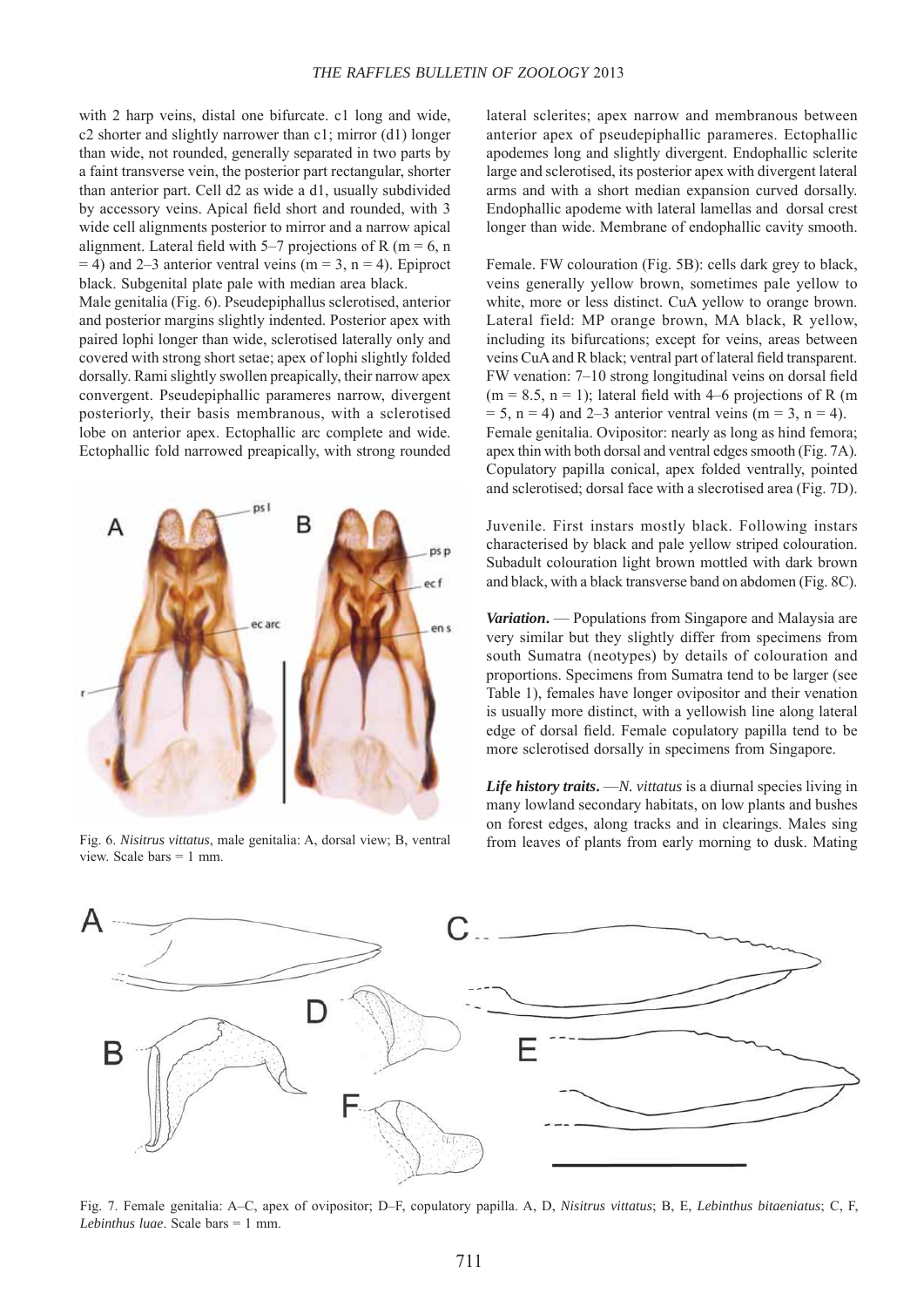couples are generally observed on plant leaves during the day (Fig. 8).

# **Tribe Lebinthini Robillard, 2004**

### **Genus Lebinthus Stål, 1877**

*Type species***.** — *Lebinthus bitaeniatus* Stål, 1877

*Diagnosis***.** — Among Lebinthini genera, *Lebinthus* is closely related to *Agnotecous* Saussure, 1878, to which it resembles by microptery and FW venation. It is characterised by its rather smaller size, microptery in both sexes (FW short and hind wings absent), and male FW venation with mirror almost not differentiated from apical field, dorsal field as long as or longer than lateral field (it is shorter in *Agnotecous*), median fold short, triangular and located on dorsum.

### *Lebinthus bitaeniatus* **Stål, 1877**

(Figs. 10, 11A–D, 12A–C, 13A, B, 14A–C, 15A–C, 16)

*Lebinthus bitaeniatus* Stål, 1877: 50; Bolívar, 1889: 425; Chopard, 1968: 354; Robillard & Desutter-Grandcolas, 2004a: 275; 2006: 644; 2008: 67 (phylogeny and taxonomy)

### **Synonym names**

#### *Paraeneopterus bitaeniatus* **Saussure, 1878**

*Paraeneopterus bitaeniatus* Saussure, 1878: 334; Brunner von Wattenwyl, 1898: 279; Chopard, 1968: 355

*Lebinthus bitaeniatus* – Robillard & Desutter-Grandcolas, 2008: 67 >> *Paraeneopterus bitaeniatus*, replaced by *Lebinthus saussureii*, synonym of *L. bitaeniatus*

### *Lebinthus saussureii* **Bolívar, 1889**

*Lebinthus saussurei* Bolívar, 1889: 425

*Paraeneopterus bitaeniatus –* Chopard, 1968: 355 *Lebinthus bitaeniatus* – Robillard & Desutter-Grandcolas, 2008: 67 > synonym of *L. bitaeniatus*

*Discussion***.** — Most *Lebinthus* specimens showing lateral yellow bands along the whole body have generally been identified as *L*. *bitaeniatus* by previous authors. However, close re-examination using modern taxonomic criteria suggests that many different species are probably mixed under *L. bitaeniatus*, such as *L. luae* Robillard & Tan, new species from Singapore and South Sumatra, *L. bifasciatus* Chopard, 1951 from Australia and *L. lanyuensis* Oshiro, 1996 from Taiwan. Combined to close examination of morphology, acoustic analysis of calling songs (Table 2) and molecular analyses reveal clear differences between *L. bitaeniatus* and *L. luae*.

*Material examined***.** — Holotype (female): Philippines: Ins. Philipp., semper, 24-25/5-64 (NHRM-ORTH0012705) (examined on photograph, see Fig. 10).

Other material examined. **Philippines:** 2 females (BPBM), Luzon, Los Banos, Mount Makiling, coll. C. M. Yoshimoto, 17 Sep.1959; 1 male (BPBM), Luzon, Los Banos, Mount Makiling, coll. C. M. Yoshimoto, 19 Sep.1959; 2 males (MNHN: TR145, 151), 2 females (MNHN: TR146, 147 ), 2 juveniles (MNHN: TR15, 154), on leaf litter, 1 female (MNHN: TR127), on plant ( $h = 10$  cm), 2 males (UPLB MNH: TR144, 228), 3 females (UPLB MNH: TR148, 149, 150), 2 juveniles (UPLB MNH: TR153, 155), leaf litter, 2 males (UPLB MNH: TR142, 143), on low plant, Luzon, Los Baňos, Laguna, Mount Makiling, base, Flat Rock, West of Mulawin Creek, secondary forest, 14°08'50.2"N, 121°13'41.5"E, 244 m, coll. T. Robillard, 28 Jun.2011, all night; 3 males (MNHN: TR81, 84, 85), leaf litter, night, 1 male (MNHN: TR86), on plant

*Behaviour*. — Calling song (Fig. 9): In the field (n = 4;  $t^{\circ}C = 30-32^{\circ}C$ , the calling song of *N. vittatus* consists in rapid triplets of syllables repeated at length to form a continuous trill. Each syllable has a duration of  $6.9 \pm 1.4$ ms. The spectrum shows a dominant peak at  $7.3 \pm 0.1$  kHz and several peaks harmonically related; the first peak of the spectrum slightly dominates over the other peaks. Mating behaviour: Observations in the field and in the laboratory showed multiple matings as described in another *Nisitrus* species by Preston-Mafham (2000) (T. Robillard, pers. obs.) (Fig. 8B).

Measurements. See Table 1.



Fig. 8. *Nisitrus vittatus*: A, female on low vegetation along track in McRitchie reservoir park in Singapore; B, couple mating at night along Wallace Trail, Hindhede Nature Park, Singapore; C, subadult specimen in Wallace Trail, Hindhede Nature Park, Singapore.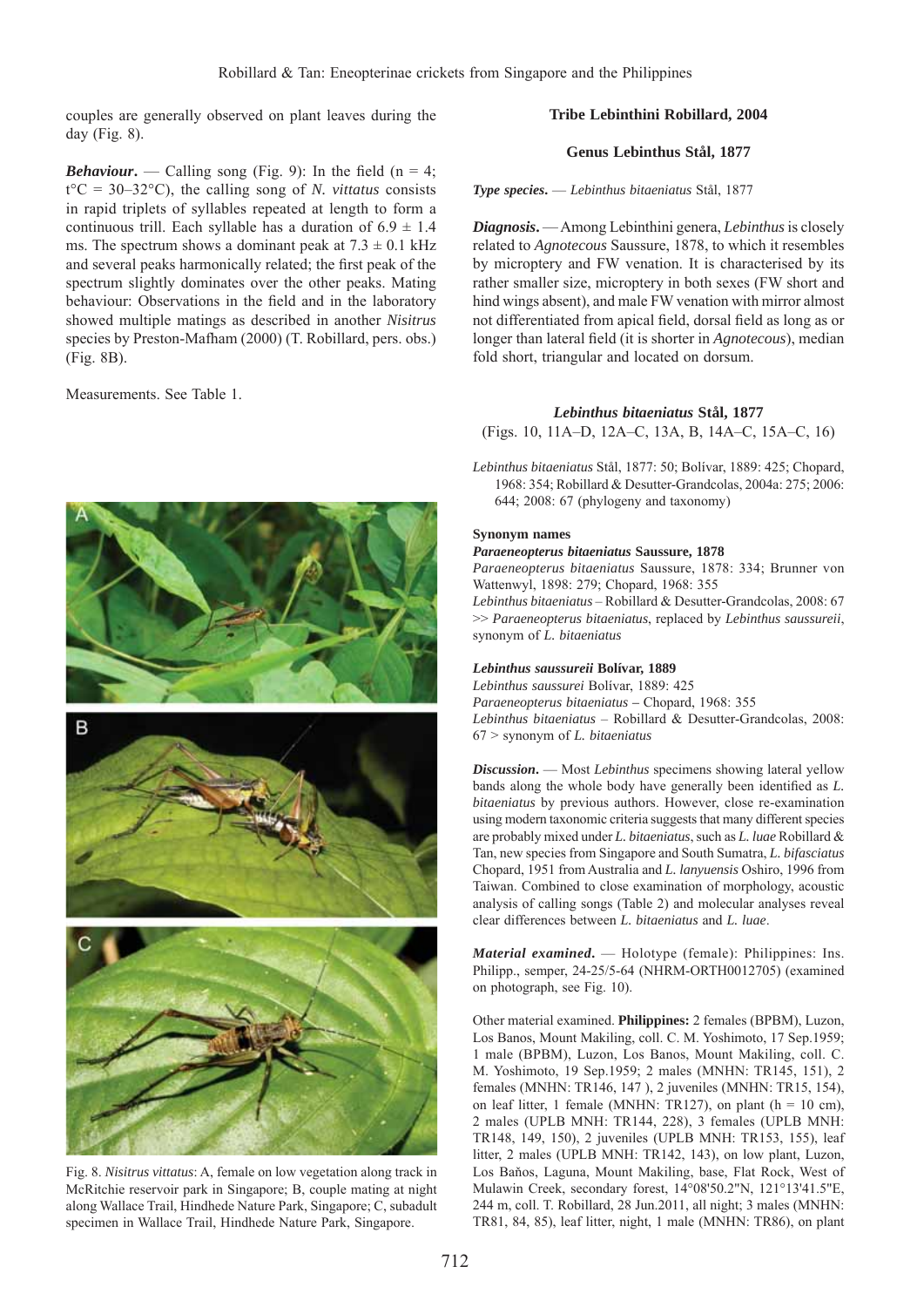$(h = 10 \text{ cm})$ , night, 1 male (MNHN: TR81), leaf litter, day, 1 male (MNHN-ENSIF3197: TR124), call recording, leaf litter, day, 1 male (MNHN-ENSIF3196: TR266), call recording, on plant ( $h =$ 30 cm), day, 1 male (MNHN: TR87), on plant ( $h = 80$  cm), day, 1 juvenile (MNHN: TR107), leaf litter, day, 1 male (UPLB MNH: TR04), 2 females (UPLB MNH: TR105, 106), on plant ( $h = 30$ cm), day, 1 juvenile (UPLB MNH: TR282), leaf litter, night, Luzon, Los Baňos, Laguna, Mount Makiling, base, secondary forest on campus, 14°09'12.9"N, 121°14'05.0"E, 168 m, coll. T. Robillard, 27 Jun.2011 – 3 Jul.2011; 1 male (MNHN: TR230), 1 female (MNHN: TR233), on plant ( $h = 30$  cm), 1 female (MNHN: TR235), on plant  $(h = 1 m)$ , 1 female (MNHN: TR219), on plant  $(h = 1.7 m)$ , 1 male (ZRC: TR227), on plant, 1 female (ZRC: TR231), on plant ( $h = 1$ ) m), 1 male (UPLB MNH: TR229), on plant ( $h = 30$  cm), 1 male (UPLB MNH: TR234), 1 female (UPLB MNH: TR232), on plant (h = 1 m), Luzon, Los Baňos, Laguna, Mount Makiling, base, East of Mulawin Creek, secondary forest, 14°08'51,6"N, 121°13'46,7"E, 182 m, coll. T. Robillard, 29 Jun.2011; 2 males (MNHN: TR181, 182), 1 female (MNHN: TR183), grassland, Luzon, Los Baňos, Laguna, arboretum, 14°09'52,8"N, 121°14'17,1"E, 45 m, coll. T. Robillard, 29 Jun.2011, all day.

*Diagnosis***.** — Species similar to *L. luae* new species, but differing by general shape more slender, lighter colouration, with a yellow longitudinal band along the body thinner and underlined ventrally by a narrow black line; male genitalia differ by details and proportions and by strong M-shaped sclerotisation of ectophallic fold, absent in *L. luae*, but close to that of other species (ex: *L. cyclopus* Robillard, *L. truncatipennis* Chopard: Robillard, 2010).

*Redescription***.** — Species of average size for the genus, of slender shape. Colouration contrasting, with brown and dark brown areas and with narrow dorso-lateral yellow longitudinal bands along the whole body (Fig. 11A–D). Head dorsum yellow brown with 6 dark brown longitudinal bands more or less distinct (Fig. 12A–C). Fastigium wider than long, setose, dark brown, apex yellow with two wide black spots on facial part almost touching each other. Scapes yellow and brown; antennae brown. Face variable, from yellow brown to darker brown. Epistomal suture yellow. Mouthparts yellow brown, including maxillary palpi. Lateral part of head with a yellow area posterior to eye, underlined by a black band, then progressively lighter from dorsal to ventral region. Pronotum: dorsal disk yellow brown to brown, slightly mottled with brown, with black spots and with short black longitudinal



Fig. 9. Calling song of *Nisitrus vittatus.* Oscillogram of 4 echemes (A); oscillogram (B) and sonogram (C) of 1 echeme; linear power spectrum of 1 syllable (D).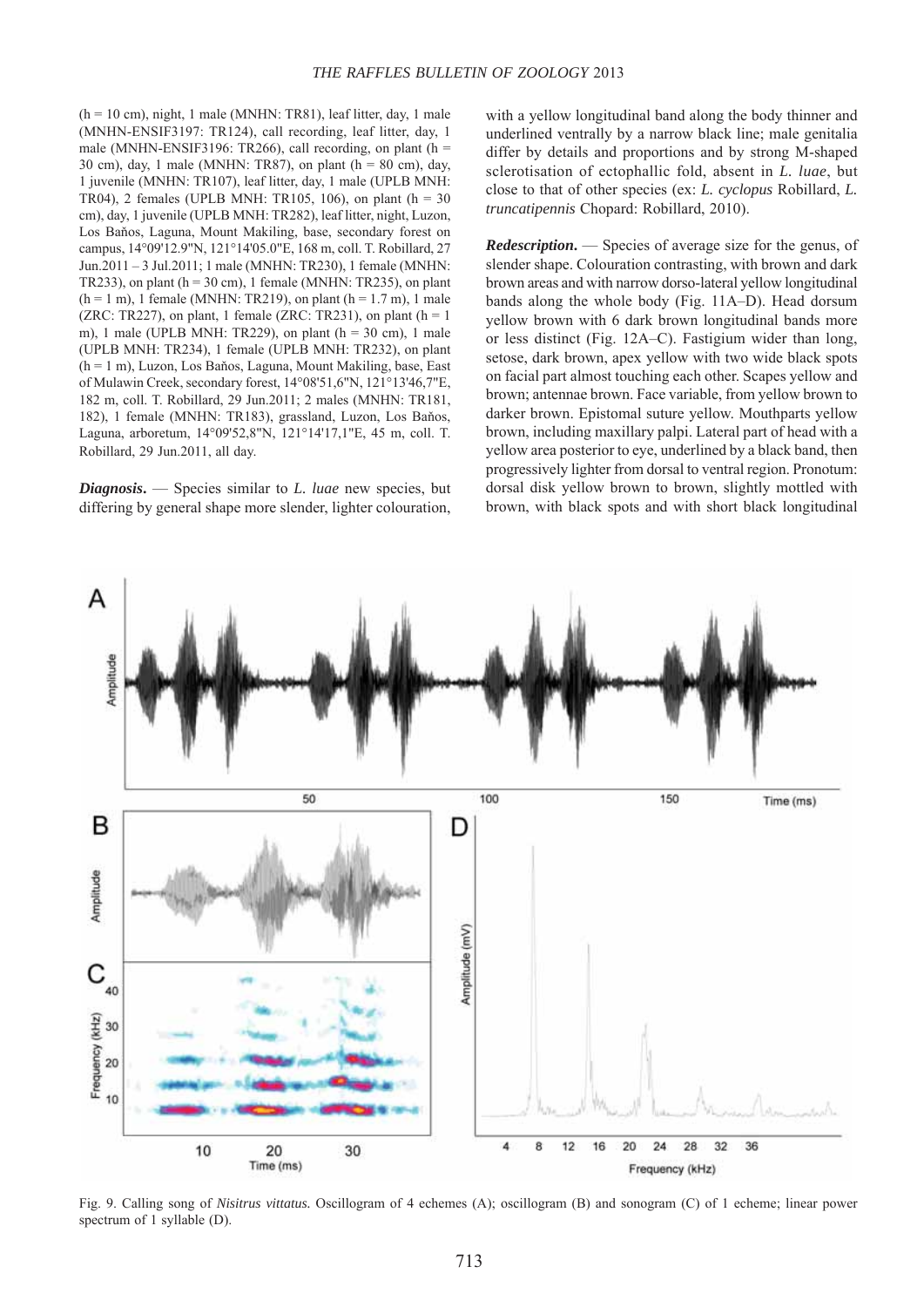| <b>South Sumatra</b> | PronL        | PronW        | <b>FWL</b>     | <b>FWW</b>  | <b>HWT</b>    | <b>FIIIL</b>             | <b>FIIIW</b> | <b>THIL</b>   |
|----------------------|--------------|--------------|----------------|-------------|---------------|--------------------------|--------------|---------------|
| Male neotype         | 1.9          | 2.8          | 9.6            | 3.4         | 5.4           | 14.1                     | 2.9          | 13.7          |
| Males ( $n = 4$ )    | $1.9 - 2$    | $2.6 - 2.9$  | $9.5 - 9.9$    | $3.2 - 3.4$ | $5.3 - 6.1$   | $12.6 - 14.5$            | $2.7 - 3$    | $13 - 14.8$   |
| (mean)               | (1.9)        | (2.7)        | (9.7)          | (3.3)       | (5.6)         | (13.6)                   | (2.9)        | (13.8)        |
| Females ( $n = 2$ )  | $2 - 2.4$    | $2.8 - 3.1$  | $10.5 - 12.5$  | $2.8 - 3.4$ | $5.3 - 7.5$   | $14.3 - 16.4$            | $2.7 - 3.3$  | $13.1 - 17$   |
| (mean)               | (2.2)        | (3.0)        | (11.7)         | (3.2)       | (6.3)         | (15.8)                   | (3.1)        | (15.1)        |
| <b>TIIIs</b>         |              |              |                |             | <b>TaIIIs</b> | $ST(n=3)$                |              | OL            |
|                      | <b>Ias</b>   | <b>Ibs</b>   | Oas            | Obs         |               |                          |              |               |
| Male neotype         | 18           | 11           | 24             | 12          | 5             | $\gamma$                 |              |               |
| Males $(n = 4)$      | $13 - 18$    | $7 - 11$     | $21 - 24$      | $9 - 12$    | $2 - 5$       | $82 - 95$                |              |               |
| (mean)               | (15)         | (10)         | (23)           | (11)        | (4)           | (87)                     |              |               |
| Females ( $n = 5$ )  | $13 - 17$    | $6 - 8$      | $20 - 24$      | $6 - 11$    | $3 - 4$       | $\overline{\phantom{0}}$ |              | $15.9 - 18.8$ |
| (mean)               | (15)         | (7)          | (22)           | (9)         | (4)           | —                        |              | (17.2)        |
| <b>Singapore</b>     | <b>PronL</b> | <b>PronW</b> | $\mathbf{FWL}$ | <b>FWW</b>  | <b>HWT</b>    | <b>FIIIL</b>             | <b>FIIIW</b> | <b>TIIIL</b>  |
| Males ( $n = 3$ )    | 1.9          | $2.7 - 3.0$  | $9 - 9.8$      | $3.5 - 3.7$ | $4.3 - 5.6$   | $11.6 - 14.0$            | $2.7 - 3.0$  | $11.0 - 14.0$ |
| (mean)               | (1.9)        | (2.9)        | (9.3)          | (3.6)       | (5)           | (13.0)                   | (2.5)        | (12.8)        |
| Females $(n = 4)$    | $1.8 - 2.4$  | $2.9 - 3.2$  | $10.4 - 10.8$  | $2.8 - 3.1$ | $5.6 - 7.1$   | $13.4 - 15.2$            | $2.8 - 3.4$  | $13.3 - 15.1$ |
| (mean)               | (2.1)        | (3)          | (10.8)         | (2.9)       | (6.4)         | (14.2)                   | (3.1)        | (14.3)        |
|                      |              | <b>TIIIs</b> |                |             | <b>TaIIIs</b> | $ST(n=3)$                |              | OL            |
|                      | <b>Ias</b>   | <b>Ibs</b>   | Oas            | Obs         |               |                          |              |               |
| Males $(n = 3)$      | $11 - 12$    | $3 - 4$      | $19 - 23$      | $3 - 5$     | $2.5 - 3.2$   | $98 - 110$               |              |               |
| (mean)               | (11.5)       | (2.5)        | (21)           | (4)         | (2.9)         | (106)                    |              |               |
| Females $(n = 2)$    | $13 - 17$    | $2 - 10$     | $17 - 22$      | $5 - 12$    | $0 - 3$       |                          |              | $13.2 - 14.3$ |
| (mean)               | (15)         | (6)          | (19)           | (7)         | (1)           |                          |              | (14)          |

Table 1. Measurements of *Nisitrus vittatus.*



Fig. 10. Female holotype of *Lebinthus bitaeniatus* in dorsal (A) and lateral (B) views; labels (C). Type deposited in Swedish Museum of Natural History, Stockholm. (Photographs by: Gunvi Lindberg & Kjell Arne, NHRS).

lines on posterior apex; lateral edges yellow. Lateral lobes dark brown to black dorsally and progressively lighter ventrally. Legs I and II light brown to yellow brown, femora with brown spots and longitudinal patterns, tibiae with rings. FIII brown, sometimes with dark spots and with striated dark patterns on outer faces; hind knees black; hind tibiae black with yellow rings. For all pairs of legs, Ta1 and Ta3 yellow basally, dark brown apically. Abdomen homogeneously dark brown dorsally, covered with golden setae, lateral edges with yellow or whitish longitudinal bands. Sternites yellowish brown, with dark brown patterns laterally. Cerci yellowish basally, with black rings near apex, their ventral side black.

Male: FWs not reaching abdomen mid-length (Fig. 13A, B). FW colouration: Cells and veins brown, not translucent; angle between dorsal and lateral fields forming a narrow band, whitish to yellow, including basis and distal part of CuA (rest of CuA dark brown), basis of MP, CuA/MP area, and half MA/MP area; lateral field with a thin black line underlying the yellow longitudinal band, then brown ventrally; small median fold not included in the pale longitudinal band. FW venation (Fig. 13A): 1A angle wide  $(>100^{\circ})$ ; stridulatory file with 138–144 teeth ( $m = 141$ ,  $n = 2$ ), located on transverse and longitudinal parts of 1A. CuP absent. Area posterior to plectrum strongly sclerotised. Harp wide, with a longitudinal fold near angle of 1A (claval fold?); with 1 harp vein, sometimes bifurcated distally. Distal part of CuA straight. Mirror (d1) not differentiated, resembling the other few cells of D alignment. Apical field absent, with no bifurcation of CuA posterior to diagonal vein. Lateral field with 5 strong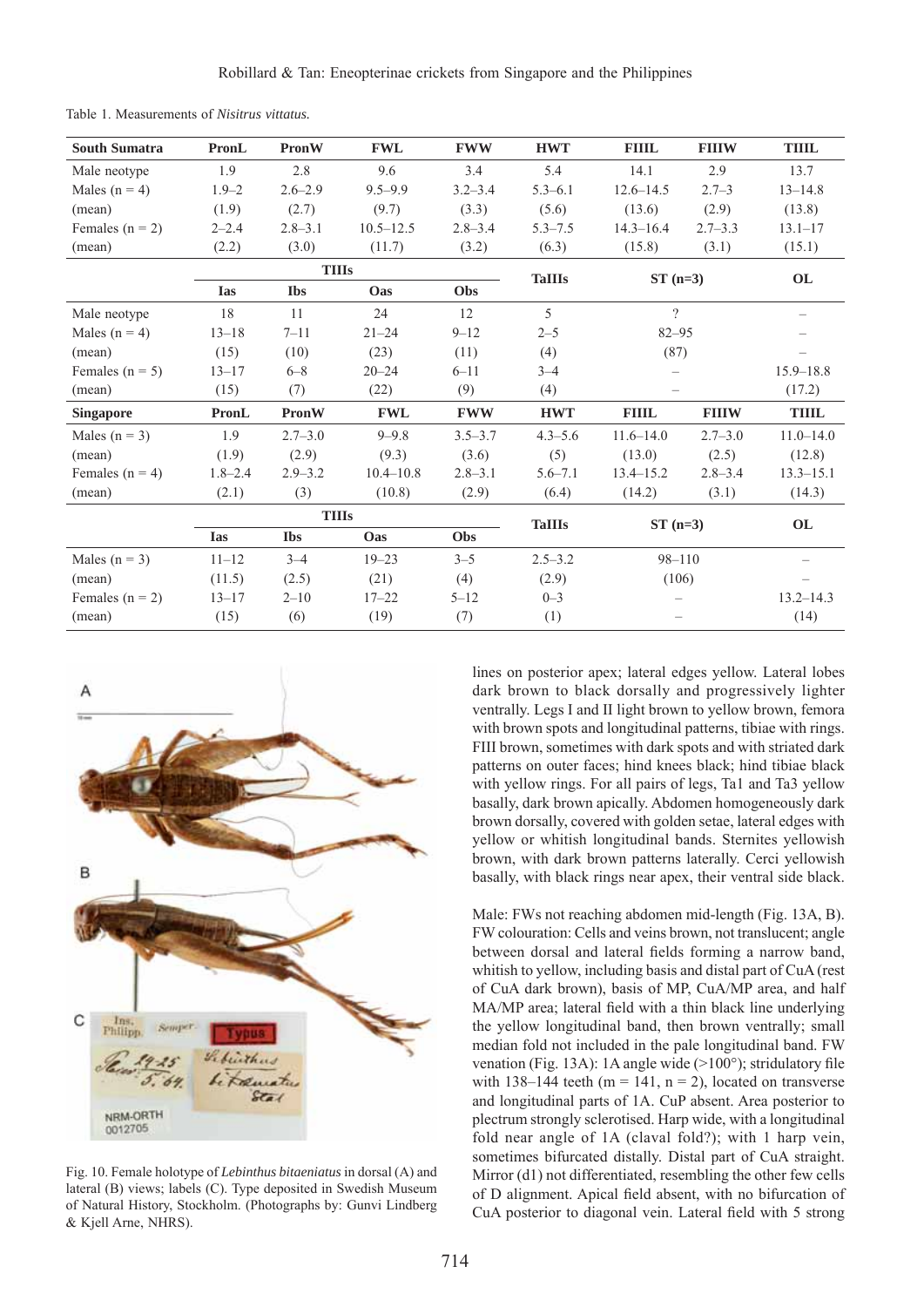longitudinal veins including MA, R and 3 more ventral veins; latero-dorsal angle made by MP; R without strong bifurcating veins. Subgenital plate elongate, clog-shaped.

Male genitalia (Fig. 14): Pseudepiphallic sclerite trapezoidal, convex dorsally, its apex slightly trilobate, including a short median expansion and 2 small lophi barely individualised, slightly divergent and finely setose. Anterior margin bisinuated, with a median indentation. Rami short, half as long as pseudepiphallic sclerite. Pseudepiphallic parameres with a long sclerotised basis, trilobate, including a posterodorsal lobe and two ventral ones, the posterior lobe square, the anterior one curved anteriorly and pointed, slightly denticulate. Ectophallic arc complete and wide. Ectophallic fold wide and triangular, with a wide M-shaped sclerotisation; apex membranous. Ectophallic apodemes long and parallel, exceeding anterior margin of pseudepiphallus. Bases of ectophallic apodemes with a pair of ventral membranous expansions, with a small apical sclerite. Endophallic sclerite



Fig. 11. *Lebinthus bitaeniatus* (A–D): A, B, male; C, D, female; A, C, dorsal view; B, D, lateral view. *Lebinthus luae* (E–H): E, F, male; G, H, female; E, G, dorsal view; F, H, lateral view. Scale bar = 1 mm.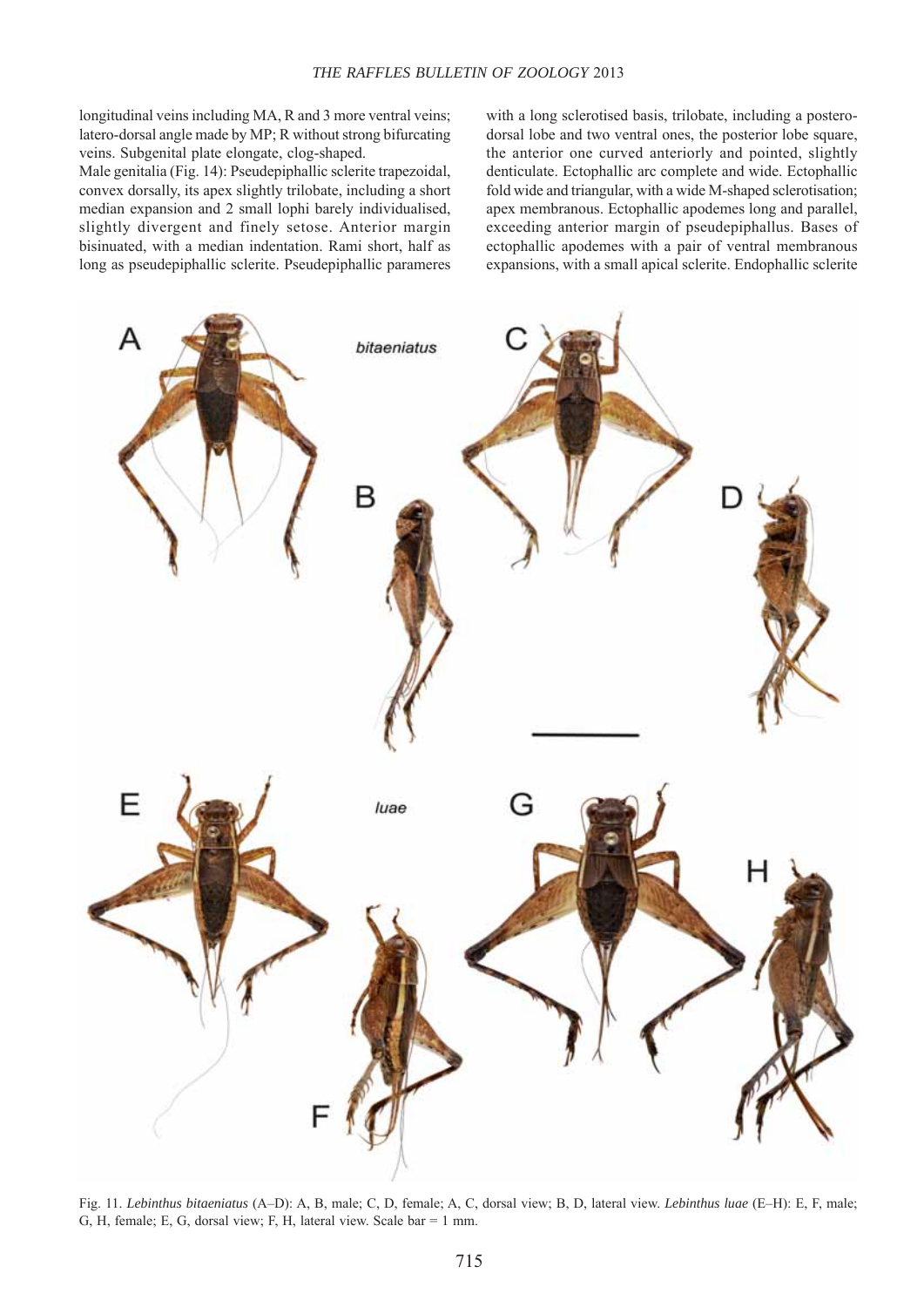long, exceeding anterior margin of pseudepiphallus, convex dorsally, its posterior apex with a small median triangular expansion and with short thick lateral arms; endophallic apodeme made of a narrow median crest.

Female: FWs short (Fig. 13B), slightly longer than pronotum, slightly overlapping basally; dorsal field grey brown, with 5–6  $(n = 4; HTF = 6)$  strong, orange brown parallel longitudinal veins and weak cream transverse veins. Lateral angle of FWs with a narrow yellow longitudinal band including a faint vein. Lateral field with  $3-4$  (n = 4) strong straight longitudinal veins.

Female genitalia: Ovipositor almost as long as hind femora; apex lanceolate, denticulate on dorsal edge (Fig. 7B).



Fig. 12. Head: A–C, *Lebinthus bitaeniatus*; D–F, *Lebinthus luae*. A, D, dorsal view; B, E, facial view; C, F, lateral view. Scale bar = 1 mm.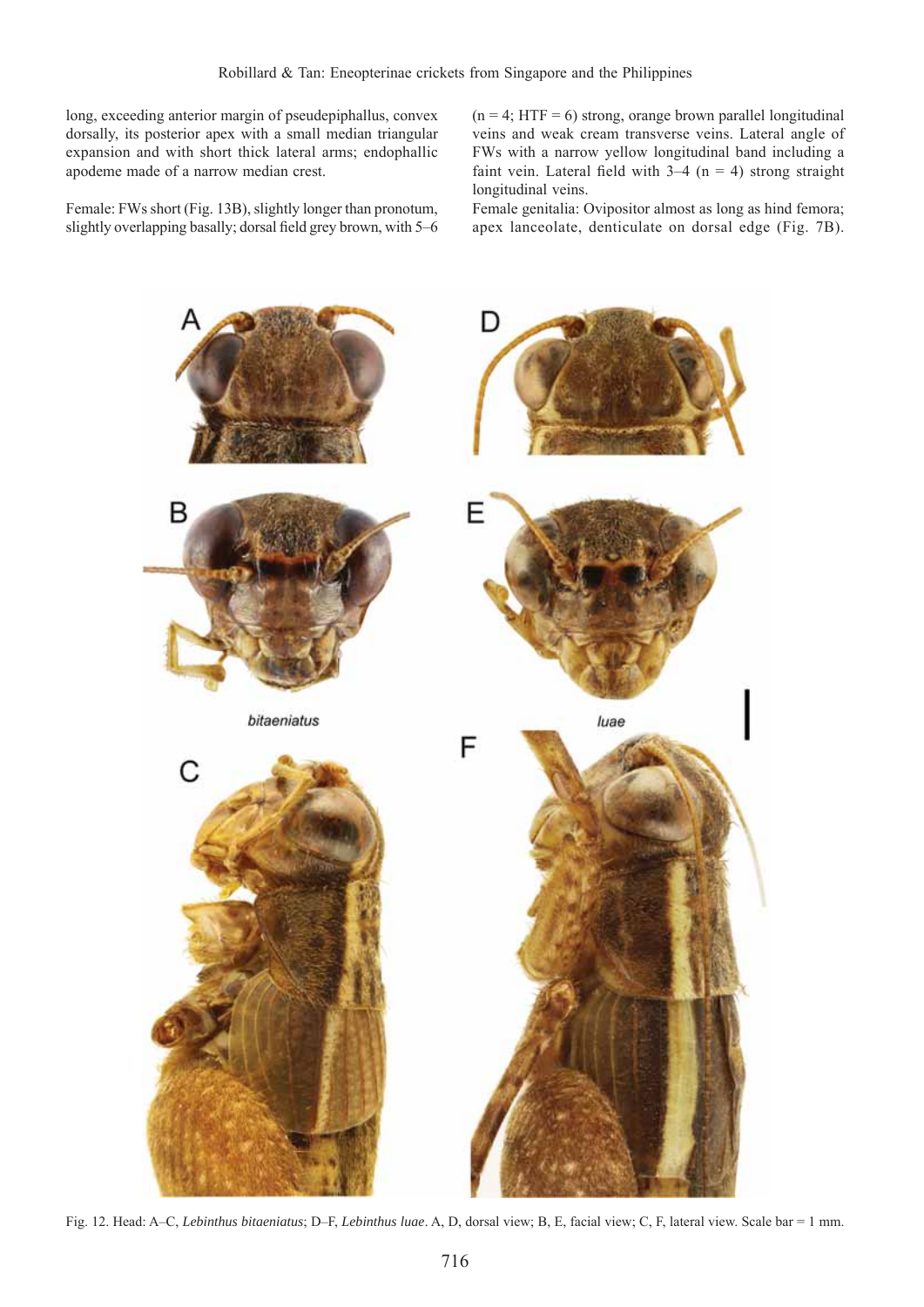### *THE RAFFLES BULLETIN OF ZOOLOGY* 2013

|                             | $T^{\circ}C$  | Dominant<br>Frequency | <b>Syllable</b><br>duration (ms) |                | <b>Syllable period</b><br>(ms) |                | Number of<br>syllablesper echeme |          |           | <b>Echeme</b><br>duration |
|-----------------------------|---------------|-----------------------|----------------------------------|----------------|--------------------------------|----------------|----------------------------------|----------|-----------|---------------------------|
|                             |               | (kHz)                 | <b>Start</b>                     | Trill          | <b>Start</b>                   | Trill          | <b>Start</b>                     | Trill    | Total     | (s)                       |
| L. bitaeniatus<br>$(n = 2)$ | $27.5 - 28.5$ | $19.9 \pm 1.3$        | $42 \pm 10$                      | $11\pm 5$      | $273 \pm 212$                  | 16±6           | $35 \pm 15$                      | $41\pm8$ | $76\pm22$ | $11.3 \pm 5.1$            |
| L. luae $(n = 4)$           | $27.5 - 29.5$ | $16.7 \pm 1.3$        | $28.1 \pm 9.8$                   | $13.3 \pm 2.2$ | $219.9 \pm 127.7$              | $21.6 \pm 3.7$ | $11\pm5$                         | $24\pm3$ | $38\pm5$  | $3.3 \pm 1.2$             |

Table 2. Comparison of characteristics of calling songs of *L. bitaeniatus* and *L. luae.*

Copulatory papilla (Fig. 7E) conical, with a narrow basal sclerotised area on ventral face; apex rounded, sclerotised. Juvenile: Similar to adults in colouration, light brown.

Life history traits: *L. bitaeniatus* is a diurnal species living in secondary habitats or open areas in forest (Fig. 15C). Males sing from low plants above the leaf litter from early morning to dusk. Mating couples are generally observed during day and night on plant leaves or on top of the litter (Fig. 15A–C).

Behaviour. Calling song (Fig. 16; Table 2): In the field ( $n =$ 2; t°C = 27.5–28.5°C) the calling song of *L. bitaeniatus* lasts for  $11.3 \pm 5.1$  s and is made of very indented syllables. This echeme is organised in two parts, the initial one consisting



Fig. 13. Forewing venation in dorsal view: A, B, *Lebinthus bitaeniatus*; C, D, *Lebinthus luae.* A, C male; B, D, female. Scale bar = 1 mm.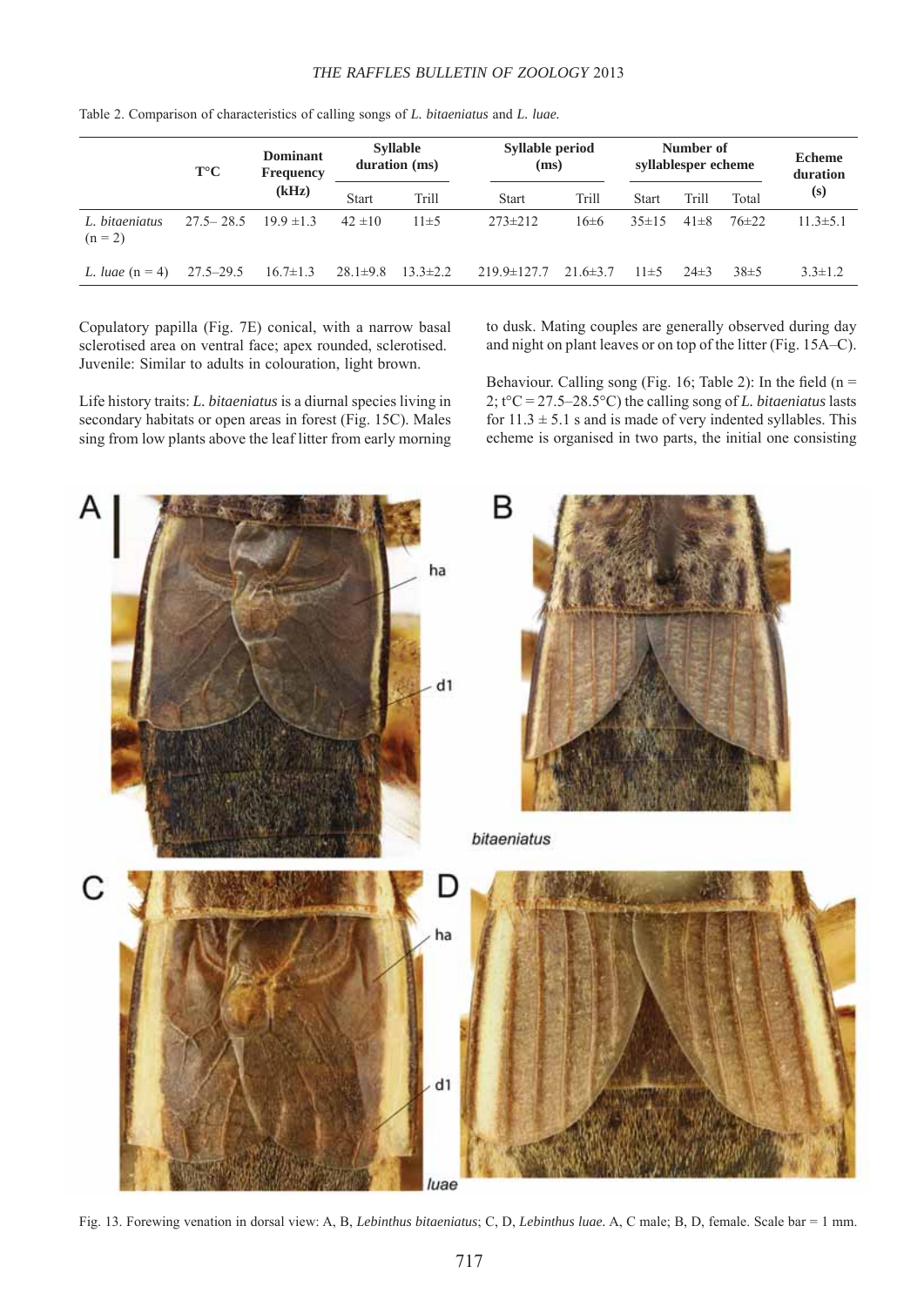|                     | PronL       | PronW       | <b>FWL</b>   | <b>FWW</b>  | <b>HWT</b>               | <b>FIIIL</b>  | <b>FIIIW</b> | <b>THIL</b>   |
|---------------------|-------------|-------------|--------------|-------------|--------------------------|---------------|--------------|---------------|
| Males ( $n = 5$ )   | $2.3 - 2.6$ | $3.2 - 3.7$ | $3.2 - 3.6$  | $2.5 - 2.9$ | $\overline{\phantom{0}}$ | $10.8 - 12.8$ | $3.2 - 3.6$  | $9.6 - 10.3$  |
| (mean)              | (2.5)       | (3.5)       | (3.4)        | (2.6)       | -                        | (11.6)        | (3.4)        | (9.8)         |
| Females ( $n = 5$ ) | $2.7 - 2.8$ | $3.5 - 3.9$ | $2.4 - 2.8$  | $1.6 - 2.3$ |                          | $11.3 - 13.1$ | $3.5 - 3.8$  | $10.2 - 11.3$ |
| (mean)              | (2.7)       | (3.7)       | (2.7)        | (1.9)       | $\qquad \qquad -$        | (12.4)        | (3.7)        | (9.8)         |
|                     |             |             | <b>TIIIs</b> |             | <b>TaIIIs</b>            | $ST(n=2)$     |              | <b>OL</b>     |
|                     | <b>Ias</b>  | <b>Ibs</b>  | Oas          | <b>Obs</b>  |                          | <b>Tt</b>     | Lt           |               |
| Males ( $n = 5$ )   | $6 - 11$    | $4 - 7$     | $10 - 15$    | $6 - 7$     | $3 - 4$                  | $88 - 110$    | $27 - 29$    |               |
| (mean)              | (8)         | (6)         | (13)         | (7)         | (3)                      | (99)          | (28)         |               |
| Females ( $n = 5$ ) | $6 - 10$    | $4 - 7$     | $12 - 15$    | $6 - 8$     | $3 - 5$                  |               |              | $11.4 - 13.5$ |
| (mean)              | (8)         | (6)         | (14)         | (7)         | (4)                      |               |              | (12.2)        |

Table 3. Measurements of *Lebinthus bitaeniatus.*

of  $35 \pm 15$  longer, well-spaced syllables (longer duration =  $42 \pm 10$  ms and period = 273  $\pm$  212 ms), the second part being a short trill made of  $41 \pm 8$  shorter syllables set closer together (shorter duration =  $11 \pm 5$  ms and period =  $16 \pm 16$ 6 ms). Each syllable is made of discrete pulses, produced by regular plectrum pauses, which in turn are caused by a discontinuous closing phase. Such a pattern produces a broad band spectrum between 12 and 30 kHz), with main energy centred at nearly  $19.9 \pm 1.3$  kHz, which corresponds to the first and only peak of the spectrum.

Measurements. See Table 3.

# *Lebinthus luae* **Robillard & Tan, new species** (Figs. 11E–H, 12D–F, 13C, D, 14D–F, 15D, E, 17)

- *Lebinthus bitaeniatus* Stål, 1877 Robillard & Desutter-Grandcolas, 2004a: 275; 2006: 644; Robillard, 2011: 25
- *Lebinthus* sp. Tan, 2010: 246; Tan et al., 2012: 66; Tan, 2012: 4; Tan & Wang, 2012: 315
- *Lebinthus* n. sp. affinis *bitaeniatus* Robillard et al., 2013: 2003 > mechanism of stridulation

*Material examined***.** — Holotype (male): **Singapore**: male(TR6), day, leaf litter (ZRC), Labrador park, forêt secondaire littorale [coastal secondary forest], 01°15'59"N, 103°48'8.1"E, 57 m (GPS Lab1), coll. T. Robillard, 12 Jun.2011. Allotype (female): **Singapore**: female (TR42bis), day, leaf litter (ZRC), Pulau Ubin Island, Jalan Endut Senin, 01°24'19.3"N, 103°57'58.7"E, 0 m, coll. T. Robillard, 30 Jun.2009.

Paratypes (14 males, 7 females): **Singapore**: 1 male (TR4), call recording (MNHN-ENSIF3207), same information as HT. 1 male (TR17) (ZRC); 1 male (TR41) (UPLB MNH); 1 male (TR16), 1 female (TR53) (MNHN-ENSIF3206), same information as AT. 2 males (TR10, 11), leaf litter, call recording (MNHN-ENSIF3107-3209); 1 male (TR9) copulation recording in the field (MNHN-ENSIF3210), Labrador park, coastal secondary forest, 01°15'58.7"N, 103°48'10.3"E, 46 m (GPS Lab3), day, coll. T. Robillard, 14 Jun.2011. 2 males (TR38, 54), day, leaf litter, enregistrement appel (MNHN-ENSIF2740-3208), Labrador park, 01°16'02.2"N, 103°48'05.6"E, 46 m, coll. T. Robillard, 7 Jul.2009. 2 females, day, leaf litter (dead in captivity) (ZRC), 1 female, day, leaf litter (dead in captivity) (UPLB MNH), Sentosa Island, 01°14'49.4"N, 103°50'01.1"E, 17 m, coll. T. Robillard, 6 Jul.2009. 1 female (MNHN-ENSIF3205), Semakan landfill, coll. RMBR Nature

guide, 5 Dec.2009. 1 male (ZRC), Pulau Tekong, 7 Apr.1984, coll. D. H. Murphy; 1 male (ZRC), Sentosa, 20 Jan.1985, coll. D. H. Murphy; 1 male, 1 female (ZRC), Pulau Ubin, along Sensory Trail, 4 Dec.2009, coll. M. K. Tan; 1 male, 1 female (ZRC), Hindhede Nature Park, secondary forest, 2 Jun.2011, coll. M. K. Tan; 1 male (TR23), night (MNHN-ENSIF3090), Bukit Timah Nature Reserve, Hindhede trail, 01°15'57"N, 103°46'33.6"E, 68 m, 20 Jun.2011, coll. T. Robillard.

Other material examined: **Singapore**: 1 male, 2 females (MNHN), Labrador park, coastal secondary forest, reared specimens (generations F0–F1), 2011, coll. T. Robillard. 1 juvenile, leaf litter, (TR7) (MNHN), Labrador park, coastal secondary forest, day, 01°15'57.8"N, 103°48'11.2"E, 42 m, 12 Jun.2011, coll. T. Robillard. **Indonesia**: 3 females (MNHN-ENSIF1432-1434), Doerian [Durian Island], Riouw-Arch [Riau Islands], Nov.1923, Coll. Dammerman; 1 male, 2 females (MNHN-ENSIF1431, 1435, 1436), 1 female, identified *L. bitaeniatus* by T. Robillard (2004, in Robillard & Desutter-Grandcolas, 2004a), Doerian [Durian Island], Riouw-Arch [Riau Islands], Nov.1923, coll. Dammerman; 1 female (MZB. ORTH.10425), Java (Lee???), 22 Oct.1921, coll. L. Wachter. 2 females (MZB.ORTH.9743-9744), Sumatra, Lampong, 4 Feb.1972, coll. Dulhoer; 1 male (MNHN), 1 female (MNHN-ENSIF1424), 2 males, identified *L. bitaeniatus* by L. Chopard (MZB.ORTH.10417, 10419), [Western Java], Tjibodas, 1400 m, No259, Aug.1921.

*Diagnosis***.** — Species similar to *L. bitaeniatus*, but differs by general shape more stocky, darker colouration, wider yellowish or whitish longitudinal band along body, without a black line ventrally. Male genitalia wider and shorter than in *L. bitaeniatus*, differing by shape of pseudepiphallic parameres, ectophallic fold membranous (without strong M-shape sclerotisation).

*Description.* — Species of average size for the genus, of stocky shape. Colouration dark brown with wide yellow or whitish dorso-lateral longitudinal bands along the whole body (Fig. 11 E–H). Head dorsum with 6 wide dark brown longitudinal bands more or less distinct and sometimes fused together. Fastigium wider than long, setose, dark brown, apex yellow with two black spots on facial part. Scapes yellow and brown; antennae brown. Face variable, from yellow brown to darker brown. Epistomal suture yellow. Mouthparts yellow brown, including maxillary palpi. Lateral part of head with a yellow area posterior to eye, underlined by a large brownish area more or less homogeneous. Pronotum: Dorsal disk dark brown, its lateral edges yellow. Lateral lobes dark brown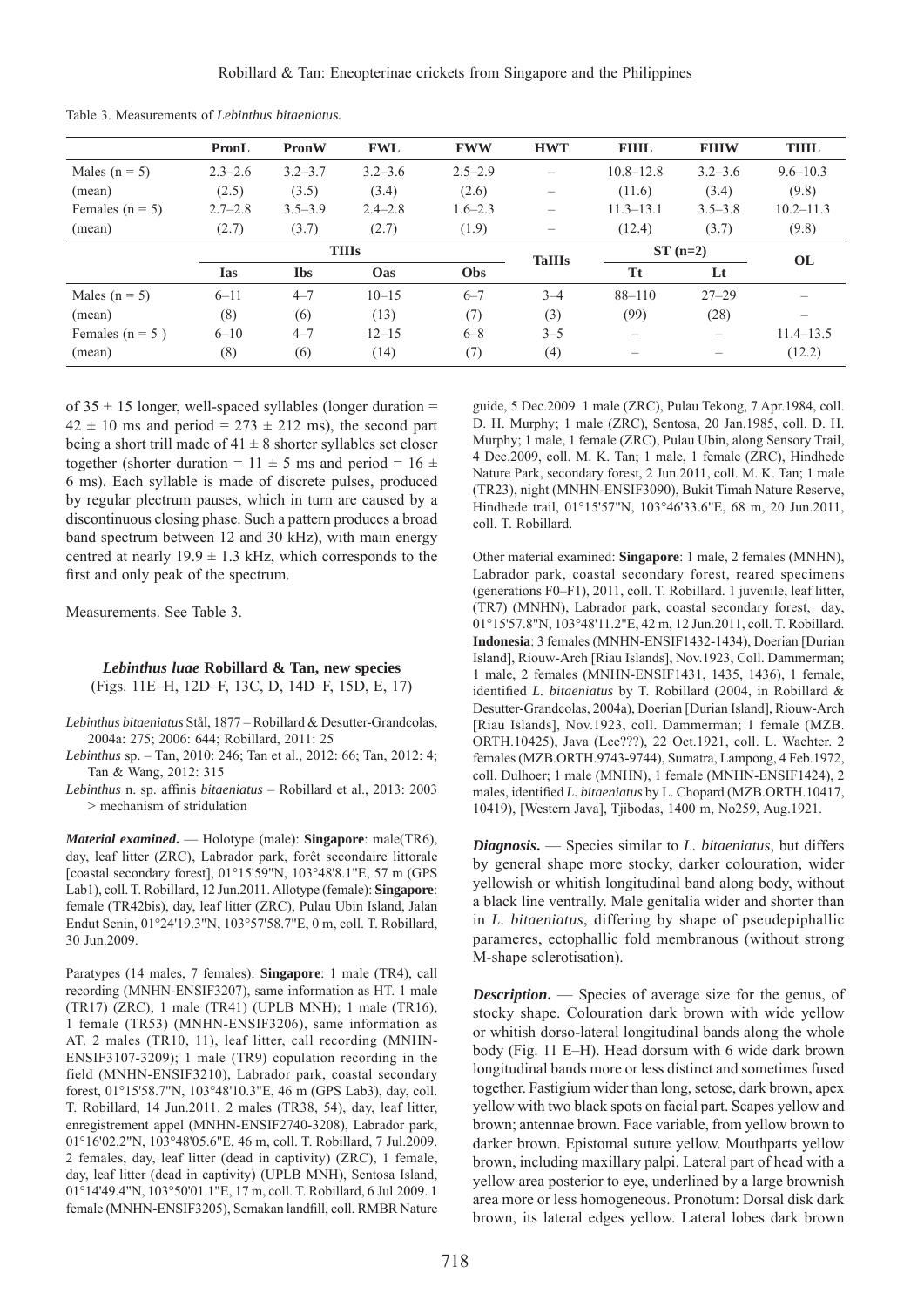to orange brown, with little distinct lighter patterns near ventral margin, including the ventral corner and a brownish longitudinal line. Legs I and II light brown to yellow brown, femora with brown spots and longitudinal patterns, tibiae with rings. FIII brown, sometimes with dark spots and with striated dark patterns on outer faces; hind knees black; TIII black with yellow rings. For all pairs of legs, Ta1 and Ta3 yellow basally, dark brown apically. Abdomen homogeneously dark

brown dorsally, covered with golden setae, lateral edges with yellow or whitish longitudinal bands. Sternites yellowish brown, with dark brown patterns laterally. Cerci yellowish basally, with black rings near apex, ventral side black.

Male: FWs not reaching abdomen mid-length (Fig. 13C). FW colouration: Cells and veins brown, not translucent; angle between dorsal and lateral fields whitish to yellow, forming a



Fig. 14. Male genitalia: A–C, *Lebinthus bitaeniatus*; D–F, *Lebinthus luae*. A, D, dorsal view; B, E, lateral view; C, F, ventral view. Scale  $bars = 1$  mm.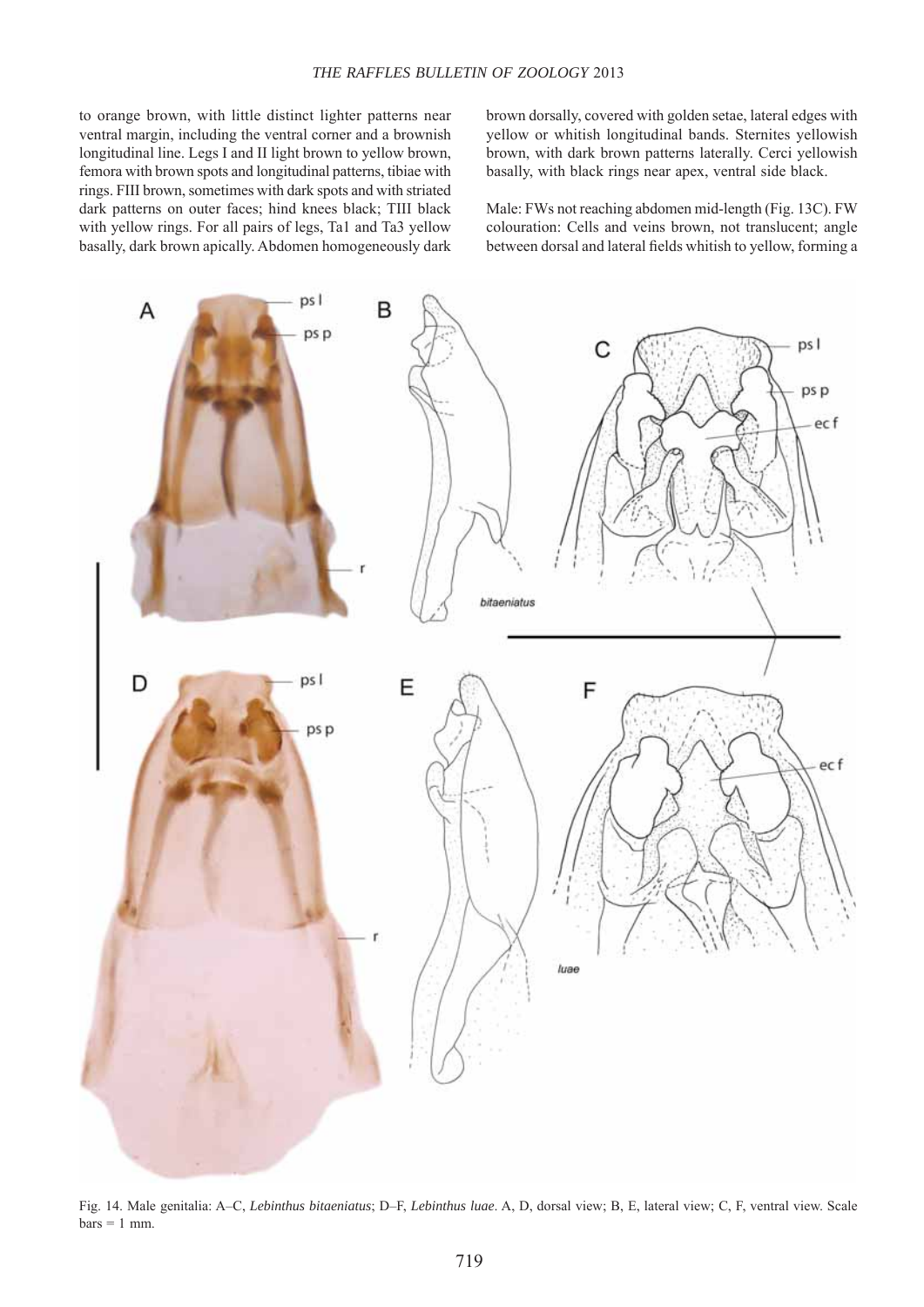wide longitudinal band including CuA over its whole length, external margin of harp, MP, CuA/MP area, most MA/MP area, and small median fold; lateral field brown, without a black line underlying the yellow longitudinal band. FW venation (Fig. 13C): 1A angle wide  $(>100^{\circ})$ ; stridulatory file with  $117-133$  teeth (m = 126, n = 4), located on transverse and longitudinal parts of 1A. CuP absent. Area posterior to plectrum strongly sclerotised. Harp wide, with a longitudinal fold near angle of 1A (claval fold?); with 1 harp vein, strong and sometimes bifurcated at distal end. Distal part

of CuA straight. Mirror (d1) not differentiated, resembling the other few cells of D alignment. Apical field absent, with no bifurcation of CuA posterior to diagonal vein. Lateral field dark brown to brown, with 5 strong longitudinal veins including MA, R and 3 more ventral veins; latero-dorsal angle made by MP; R without strong bifurcating veins. Subgenital plate elongate, clog-shaped.

Male genitalia (Fig. 14D–F): Pseudepiphallic sclerite trapezoidal, shorter and wider than in *L. bitaeniatus*, convex dorsally, its apex slightly trilobate, including a short median



Fig. 15. *Lebinthus bitaeniatus* (A–C), in Mount Makiling (Luzon, Philippines) on campus near UPLB MNH: A, female on plant at night; B, male courting a female during afternoon on leaf litter ; C, view of secondary habitat. *Lebinthus luae* (D, E), in Labrador Park, Singapore: D, male and female mating on branch (h = 30 cm) in the afternoon; E, male and juvenile foraging on fallen fruit.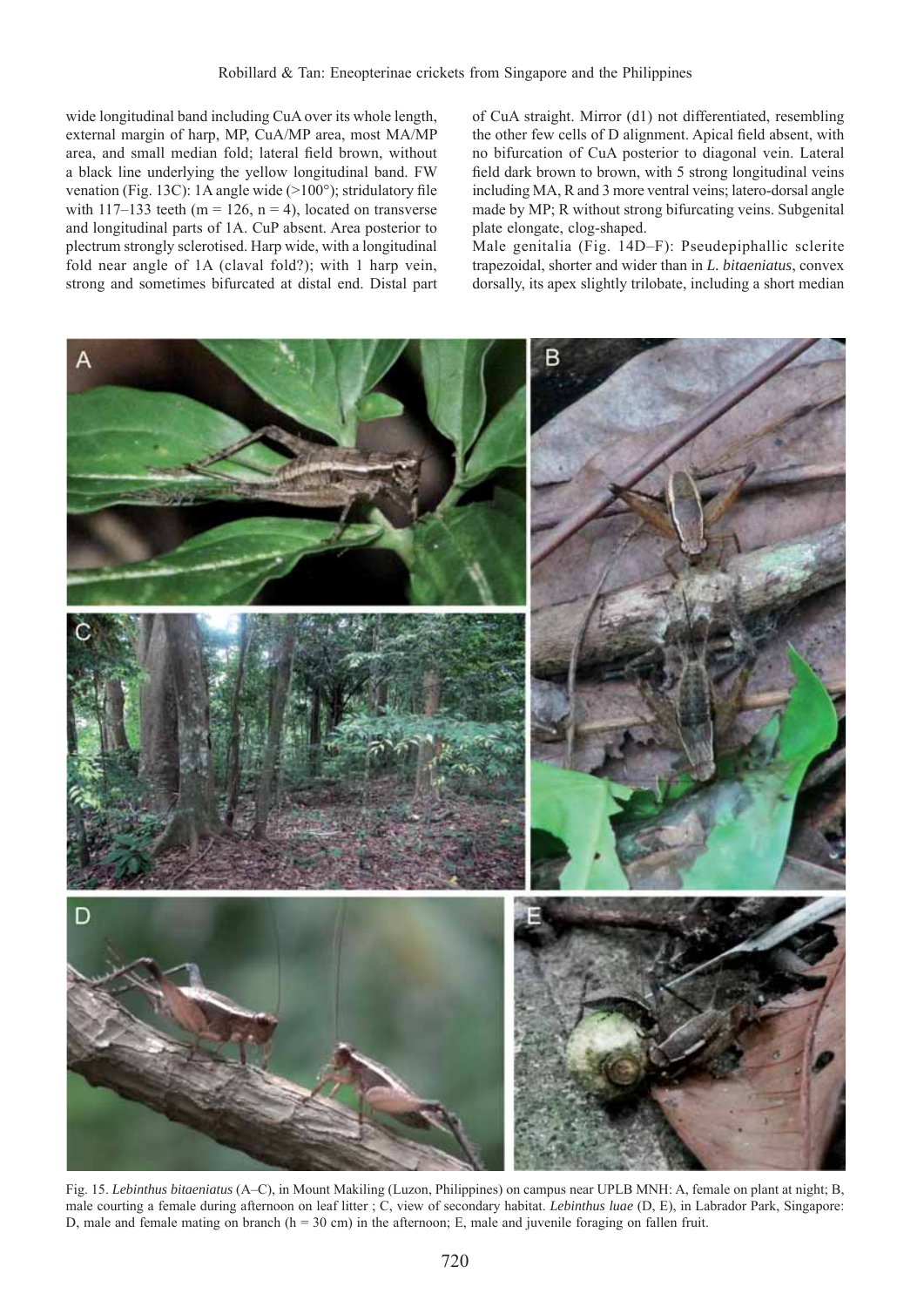

Fig. 16. Calling song of *Lebinthus bitaeniatus*. Oscillogram of 5 echemes (A); oscillogram (B) and sonogram (C) of 1 echeme; oscillogram (D) and linear power spectrum (E) of 1 syllable in the starting part of the echeme.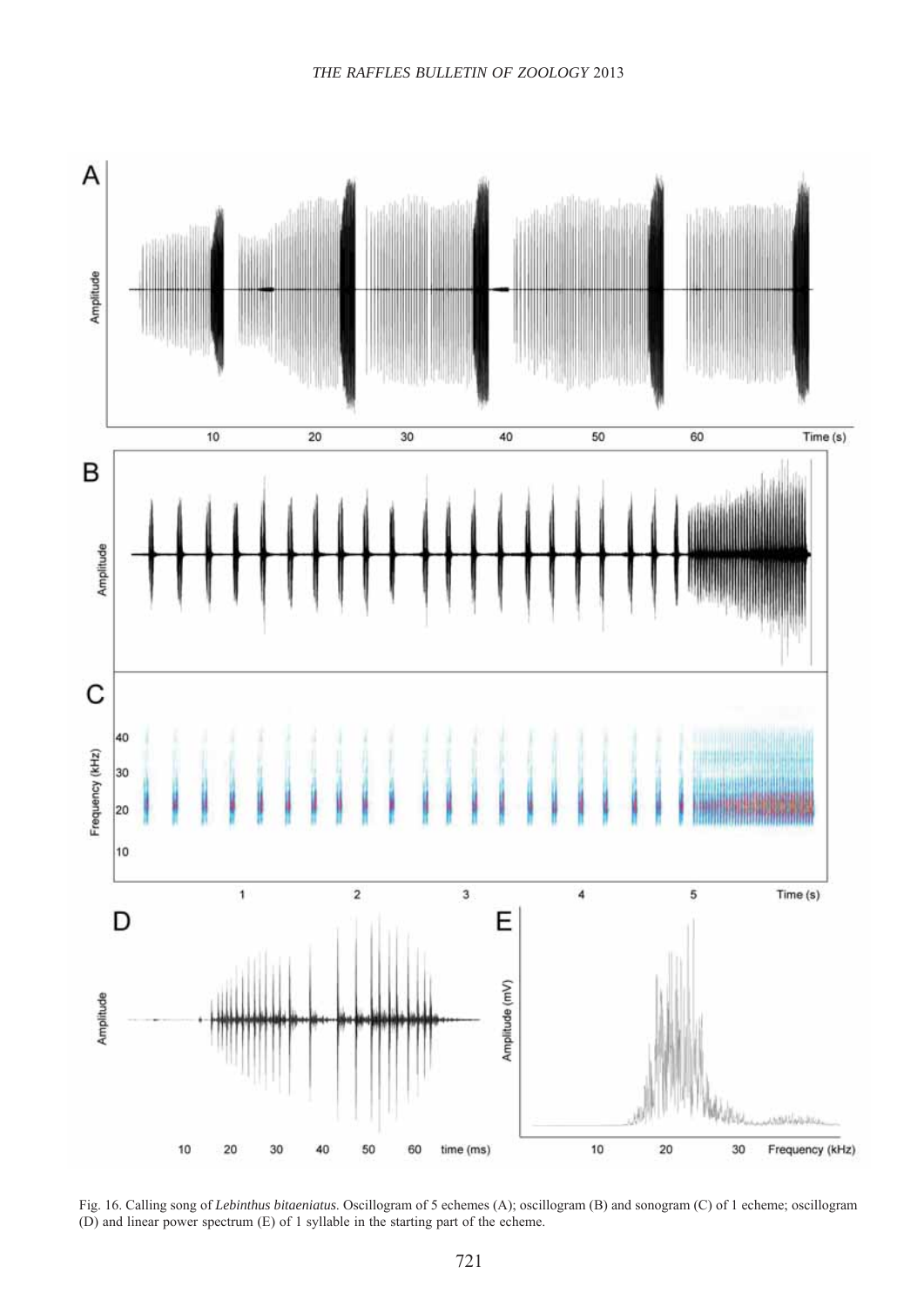

Fig. 17. Calling song of *Lebinthus luae*. Oscillogram of 3 echemes (A); oscillogram (B) and sonogram (C) of 1 echeme; oscillogram (D) and linear power spectrum (E) of 1 syllable in the starting part of the echeme.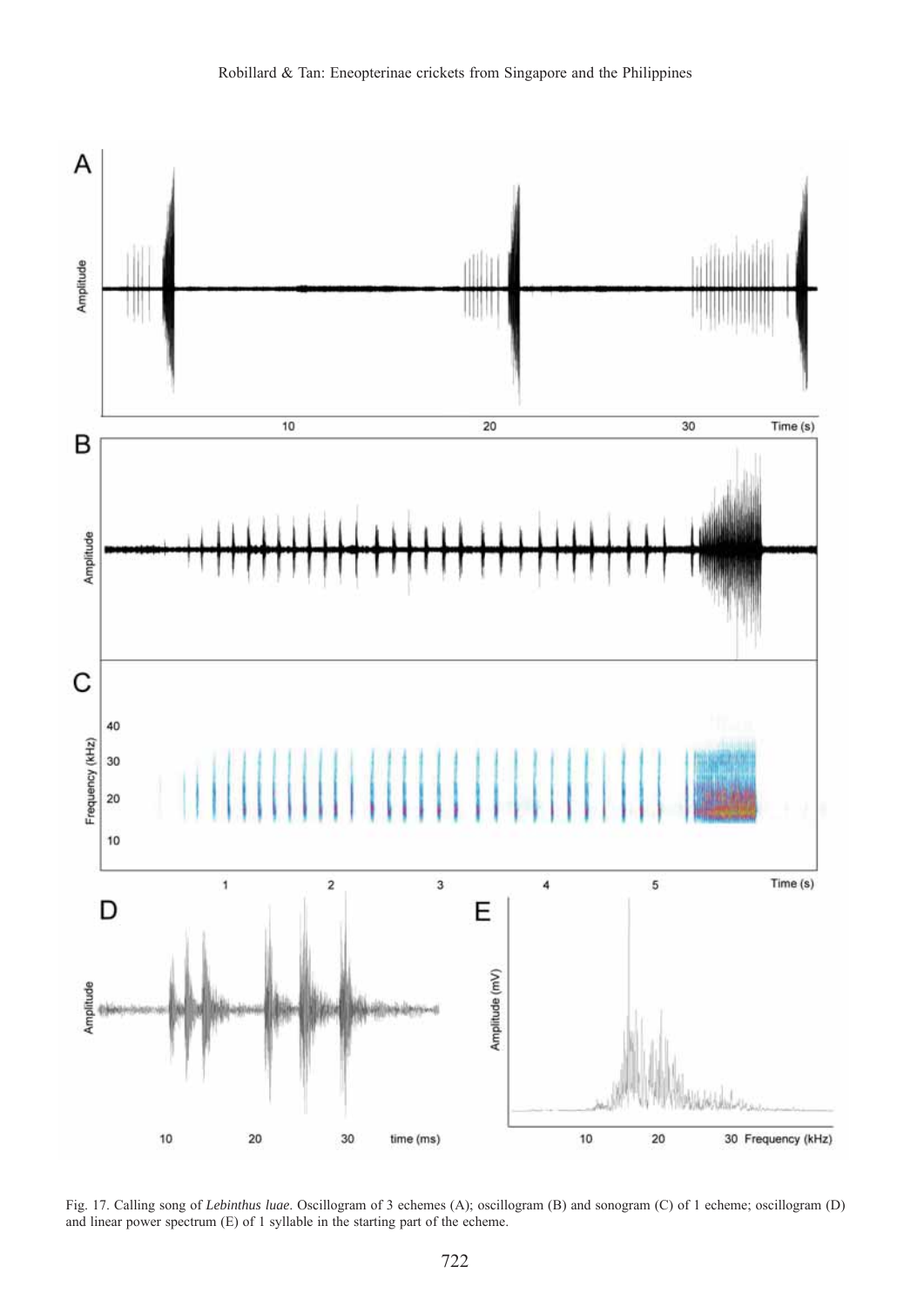|                     | PronL        | <b>PronW</b> | <b>FWL</b>  | <b>FWW</b>  | <b>HWT</b>               | <b>FIIIL</b>  | <b>FIIIW</b>      | <b>THIL</b>   |
|---------------------|--------------|--------------|-------------|-------------|--------------------------|---------------|-------------------|---------------|
| Male holotype       | 2.9          | 3.9          | 4.2         | 3           |                          | 12.2          | 3.9               | 10.5          |
| Males $(n = 4)$     | $2.4 - 3.0$  | $3.5 - 3.9$  | $4.1 - 4.9$ | $2.6 - 3$   | $\overline{\phantom{0}}$ | $12.0 - 12.6$ | $3.5 - 3.9$       | $10.2 - 11.0$ |
| (mean)              | (2.8)        | (3.8)        | (4.6)       | (2.9)       |                          | (12.3)        | (3.6)             | (10.6)        |
| Female allotype     | 3.2          | 4.6          | 3.5         | 2.3         | $\overline{\phantom{0}}$ | 15.7          | 4                 | 13.2          |
| Females ( $n = 3$ ) | $2.8 - 3.2$  | $4.1 - 4.6$  | $3.5 - 3.9$ | $2.3 - 2.5$ | $\overline{\phantom{0}}$ | $13.0 - 15.7$ | $3.8 - 4.9$       | $11.9 - 13.2$ |
| (mean)              | (3)          | (4.4)        | (3.9)       | (2.3)       |                          | (14.7)        | (4.2)             | (12.8)        |
|                     | <b>TIIIs</b> |              |             |             |                          | $ST(n=2)$     |                   | OL.           |
|                     | <b>Ias</b>   | <b>Ibs</b>   | Oas         | Obs         | <b>TaIIIs</b>            | <b>Tt</b>     | Lt                | $(n=5)$       |
| Male holotype       | 9            | 5            | 13          | $\tau$      | $\mathfrak{D}$           | $\gamma$      | $\gamma$          |               |
| Males ( $n = 4$ )   | $9 - 11$     | $4 - 5$      | $12 - 15$   | $5 - 7$     | $2 - 3$                  | $98 - 108$    | $19 - 25$         |               |
| (mean)              | (9.8)        | (4)          | (13.5)      | (6)         | (2.6)                    | (105)         | (21)              |               |
| Female allotype     | 9            | 5            | 15          | $\tau$      |                          |               |                   | 15.3          |
| Females $(n = 3)$   | $7 - 11$     | $4 - 5$      | $14 - 17$   | $6 - 7$     | $3 - 4$                  |               | $\qquad \qquad -$ | $11.6 - 15.3$ |
| (mean)              | (9)          | (4.3)        | (15)        | (6)         | (3)                      |               |                   | (13.1)        |

Table 4. Measurements of *Lebinthus luae.*

expansion and 2 lophi barely individualised, slightly divergent and finely setose. Anterior margin bisinuated, with a median indentation. Rami as long as 2/3 pseudepiphallic sclerite, proportionally longer than in *L. bitaeniatus*. Pseudepiphallic parameres with a wide sclerotised basis, trilobate, including a postero-dorsal lobe and 2 ventral lobes, the anterior one rounded and curved anteriorly. Ectophallic arc complete and wide. Ectophallic fold triangular and membranous. Ectophallic apodemes rather wide, long and parallel, exceeding anterior margin of pseudepiphallus, their bases with a pair of ventral membranous expansions. Endophallic sclerite long, exceeding anterior margin of pseudepiphallus, convex dorsally, its posterior apex with a small median triangular expansion and with short thick lateral arms; endophallic apodeme made of a narrow median crest.

Female: FWs short (Fig. 13D), slightly longer than pronotum, slightly overlapping basally; dorsal field grey brown, with  $6$  (n = 3) strong orange brown to brown longitudinal veins, less straight than in *L. bitaeniatus*, sometimes bifurcated; with weak transverse veins. Lateral edge of dorsal field with a wide yellow area including a faint longitudinal vein; first (external) strong longitudinal vein yellow basally. Lateral field with  $4-5$  (n = 4) strong straight longitudinal veins. Female genitalia: Ovipositor shorter than hind femora; apex lanceolate, denticulate on dorsal edge (Fig.7C). Copulatory papilla (Fig. 7F) conical, with a narrow basal sclerotised area

Juvenile: Similar to adults in colouration, mostly dark brown.

on ventral face; apex rounded, sclerotised on dorsal face only.

Life history traits: *L. luae* is a diurnal species living in more or less forested secondary habitats. Males sing from low plants above the leaf litter from early morning to dusk. Mating couples are generally observed on plant leaves or on top of the litter (Fig. 15D, E).

Behaviour. Calling song (Fig. 17): In the field (n = 4; t<sup>o</sup>C  $= 27-30$ °C) the calling song of *L. luae* n. sp. lasts for 3.3  $\pm$  1.2 s (echeme period = 30.1  $\pm$  16.5 s) and is made of

very indented syllables (amplitude modulation resulting in pauses within the syllable). As in *L. bitaeniatus*, this call is organised in two parts, the initial one consisting of  $11 \pm$ 5 well-spaced syllables (longer duration =  $28.1 \pm 9.8$  ms; longer period =  $219.9 \pm 127.7$  ms), the second part being a short trill made of  $24 \pm 3$  syllables set closer together (shorter duration =  $13.3 \pm 2.2$  ms; shorter period =  $21.6 \pm$ 3.7 ms). Each syllable is made of discrete pulses, produced by regular plectrum pauses, which in turn are caused by a discontinuous closing phase. Such a pattern produces a broad band spectrum between 12 and 30 kHz, with main energy centred at nearly  $16.7 \pm 1.3$  kHz, which corresponds to the first and only peak of the spectrum.

Measurements: See Table 4.

*Etymology***.** — This species is dedicated to H. K. Lua (ZRC curator).

### **ACKNOWLEDGEMENTS**

The field work by TR in Singapore and Luzon, Philippines (2011–2012) was organised by TR (MNHN) and Sheryl Yap (Museum Los Baňos), funded by grants from the ATM "Biodiversité actuelle et fossile", MNHN (Stéphane Peigné & Philippe Janvier) and ATM "Formes possibles, formes réalisées", MNHN (Vincent Bels & Pierre-Henri Gouyon), permit for collection granted by the National Parks Board, Singapore (Permit no.: NP/RP924). Collection by MKT in Singapore was granted by the National Parks Board, Singapore (Permit no.: NP/RP10-073a).We thank Pablo V. Quilao (Univ. of the Philippines), and Mark V. Yngente (Univ. of the Philippines) for helping collecting crickets. We also thank and Simon Poulain (CNRS) and Guy Lecorvec (MNHN) for their help in specimen preparation and pictures, and Gilbert Hodebert and V. Damianthe (MNHN) for the habitus drawings of *N. vittatus*. We thank Yayuk Suhardjono and Erni Ernawati (MZB, Indonesia) and H. K. Lua (ZRC curator) for their help during the study of Eneopterine crickets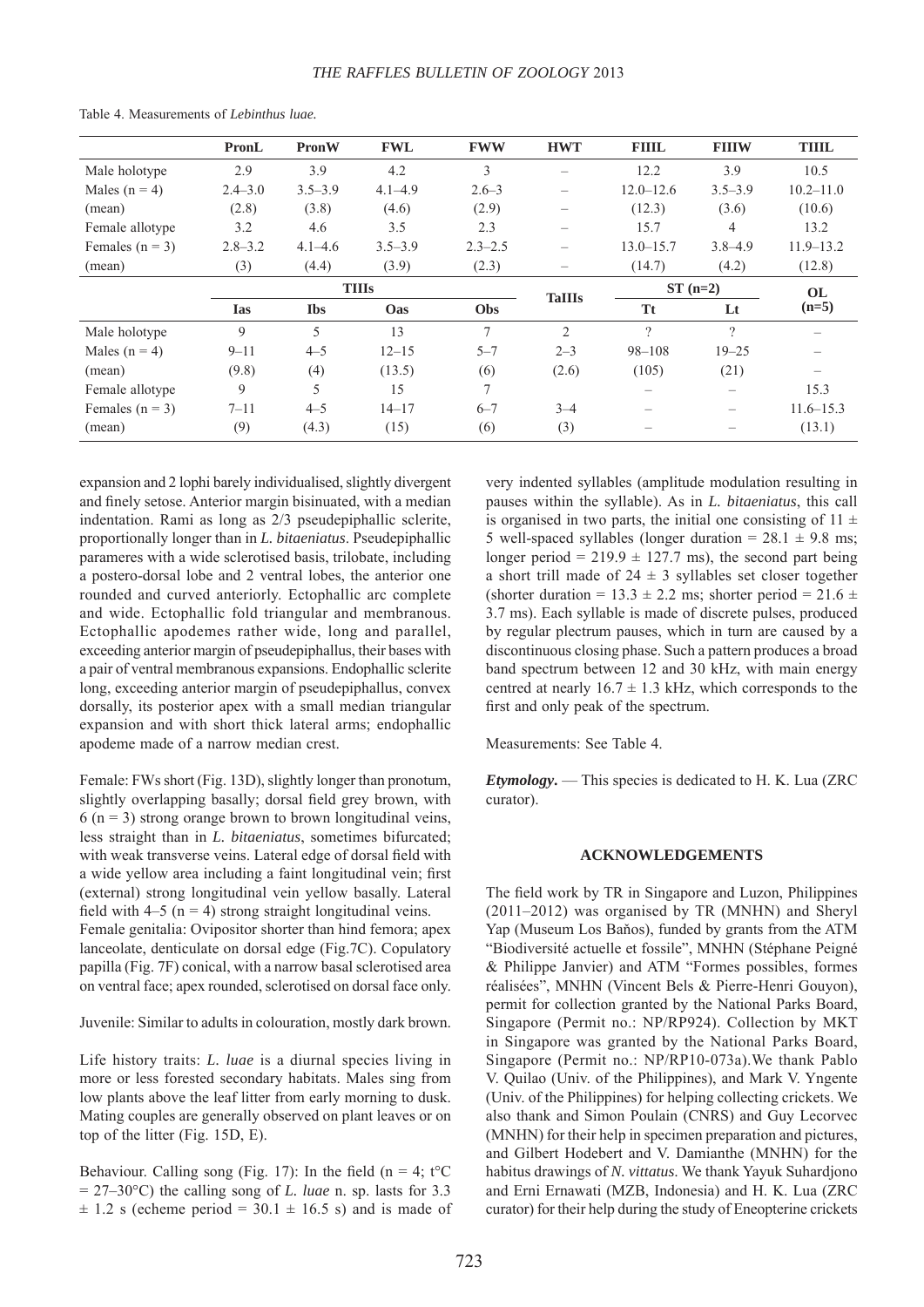in Cibinong (MZB) and Singapore (ZRC) respectively. Photographs of *L. bitaeniatus*: Gunvi Lindberg & Kjell Arne, Swedish Museum of Natural History, Stockholm. The molecular work in progress about *Lebinthus* species was done in the Service de Systématique Moléculaire, MNHN (CNRS UMS2700), with a grant from ATM "Taxonomie moléculaire : DNA Barcode et gestion durable des collections" (Sarah Samadi).

# **LITERATURE CITED**

- Bolivar, I., 1889. Enumeracion de Grilidos de Filipinas. *Anales de la Sociedad espanola de Historia natural*, **18**: 415–431.
- Brunner von Wattenvyl, C. (ed.)., 1898. *Orthopteren des Malayischen Archipels, gesammelt von Prof. Kükenthal in den Jahren 1893 und 1894. (Vol. 24).* Frankfurt: In commission bei Moritz Diesterweg.
- Chopard, L., 1925. Results of Dr. E. Mjöberg's swedish scientific expeditions to Australia 1910–1913. 46. Gryllidae. *Arkiv för Zoologi*, **18**: 1–57.
- Chopard, L., 1931. On *Gryllidae* from the Malay Peninsula. *Bulletin of the Raffl es Museum*, **6**: 124–149.
- Chopard, L., 1940. Results of the Oxford University expedition to Sarawak (Borneo),1932. Gryllacrididae and Gryllidae (Orthoptera). *The Entomologist's Monthly Magazine*, **76**: 184–204.
- Chopard, L., 1951. A revision of the Australian Grylloidea. *Records of the South Australian Museum*, **9**: 397–533.
- Chopard, L., 1968. Family Gryllidae: Subfamilies Mogoplistinae, Myrecophilinae, Scleropterinae, Cachoplistinae, Pteroplistinae, Pentacentrinae, Phalangopsinae, Trigonidiinae, Eneopterinae; Family Oecanthidae, Gryllotalpidae. In: Beier, M. (ed.), *Orthopterorum Catalogus. Volume 12*. Uitgeverij Dr. W. Junk N. V.'s, Gravenhage. Pp. 215–500.
- De Haan, W., 1842. Bijdragen tot de Kennis de Orthoptera. In: Temminck, K. J. (ed.), *Verhanlingen over de Natuurlike Geschiedenis der Nederlandsche Overzeesche Bezittingers*. Natuurkuundige Commissie in Indie, Leiden. Pp. 95–138.
- Desutter, L., 1987. Structure et évolution du complexe phallique des Gryllidea (Orthoptera) et classification des genres néotropicaux de Grylloidea.1ère partie. *Annales de la Société Entomologique de France (N.S.)*, **23**: 213–239.
- Desutter-Grandcolas, L., 1990. Etude Phylogénétique, biogéographique et écologique des grylloidea néotropicaux (Insectes, Orthoptéres). PhD thesis. Université Paris XI–Orsay, Orsay. 347 pp.
- Desutter-Grandcolas, L., 1998. Broad-frequency modulation in cricket (Orthoptera, Grylloidea) calling songs: Two convergent cases and a functional hypothesis. *The Canadian Journal of Zoology*, **76**: 2148–2163.
- Desutter-Grandcolas, L., 2003. Phylogeny and the evolution of acoustic communication in extant Ensifera (Insecta, Orthoptera). *Zoologica Scripta*, **32**: 525–561.
- Desutter-Grandcolas, L., E. Blanchet, T. Robillard, C. Magal, F. Vannier & O. Dangles, 2010. Evolution of the cercal sensory system in a tropical cricket clade (Orthoptera: Grylloidea: Eneopterinae): A phylogenetic approach. *Biological Journal of the Linnean Society*, **99**: 614–631.
- Eades, D. C., D. Otte, M. M. Cigliano & H. Braun, 2012. *Orthoptera Species File Online. Version 2.0/4.1*. http://Orthoptera. SpeciesFile.org. (Accessed 1 Apr.2012).
- Gorochov, A. V., 2009. A review of the genus *Paranisitra* Chopard (Orthoptera: Gryllidae: Eneopterinae). *Proceedings of the Zoological Institute RAS*, **313**: 435–439.
- Kirby, W. F., 1906. *A Synonymic Catalogue of Orthoptera. Vol. 2*. The trustees of the British Museum, London.
- Nattier, R., T. Robillard, L. Desutter-Grandcolas, A. Couloux & P. Grandcolas, 2011. Older than New Caledonia emergence? A molecular phylogenetic study of the eneopterine crickets (Orthoptera: Grylloidea). *Journal of Biogeography*, **38**: 2195–2209.
- Oshiro, Y., 1996. Description of a new species of the genus *Lebinthus* Stal (Orthoptera, Gryllidae) from Lan Yu Island, Taiwan. *Japonese Journal of systematic Entomology*, **2**: 117–121.
- Otte, D., 1994. Orthoptera species file. 1. Crickets (Grylloidea). Orthopterists's Society and the ANSP, Philadelphia, PA.
- Preston-Mafham, K., 2000. Diurnal mating behaviour of a *Nisitrus* sp cricket (Orthoptera : Gryllidae) from Sumatra. *Journal of Natural History*, **34**: 2241–2250.
- Ragge, D. R., & W. J. Reynolds, 1998. *The Songs of the Grasshoppers and Crickets of Western Europe*. Harley Books, Colchester, England.
- Rehn, J. A. G., 1909. A contribution to the knowledge of the Orthoptera of Sumatra. *Bulletin of the American Museum of Natural History*, **26**: 191–211.
- Robillard, T., 2004. *Phylogénie et évolution de la communication acoustique chez les grillons Eneopterinae (Orthoptera, Grylloidea, Eneopteridae).* PhD thesis. Université Paris VI, UPMC, Paris.
- Robillard, T., 2009. Eneopterinae crickets (Insecta, Orthoptera, Grylloidea) from Vanuatu. *Zoosystema*, **31**: 577–618.
- Robillard, T., 2010. New species of the genus *Lebinthus* (Orthoptera, Grylloidea, Eneopterinae, Lebinthini) from Indonesia and the Solomon Islands. *Zootaxa*, **2386**: 25–48.
- Robillard, T., 2011. New *Cardiodactylus* species from unsuspected places in Southeast Asia (Orthoptera, Grylloidea, Eneopterinae). *Zootaxa*, **2909**: 14–26.
- Robillard, T. & L. Desutter-Grandcolas, 2004a. Phylogeny and the modalities of acoustic diversification in extant Eneopterinae (Insecta, Orthoptera, Grylloidea, Eneopteridae). *Cladistics*, **20**: 271–293.
- Robillard, T. & L. Desutter-Grandcolas, 2004b. High-frequency calling in Eneopterinae crickets (Orthoptera, Grylloidea, Eneopteridae): An adaptive radiation revealed by phylogenetic analysis. *Biological Journal of the Linnean Society*, **83**: 577–584.
- Robillard, T. & L. Desutter-Grandcolas, 2004c. Acoustic evolution in crickets: need for phylogenetic study and a reappraisal of signal effectiveness. *Anais da Academia Brasileira de Ciências*, **76**: 301–315.
- Robillard, T. & L. Desutter-Grandcolas, 2006. Phylogeny of the cricket subfamily Eneopterinae (Insecta, Orthoptera, Grylloidea, Eneopteridae) based on four molecular loci and morphology. *Molecular Phylogenetics and Evolution* 40: 643–661.
- Robillard, T. & L. Desutter-Grandcolas, 2008. Clarification of the taxonomy of extant crickets of the subfamily Eneopterinae (Orthoptera: Grylloidea; Gryllidae). *Zootaxa*, **1789**: 66–68.